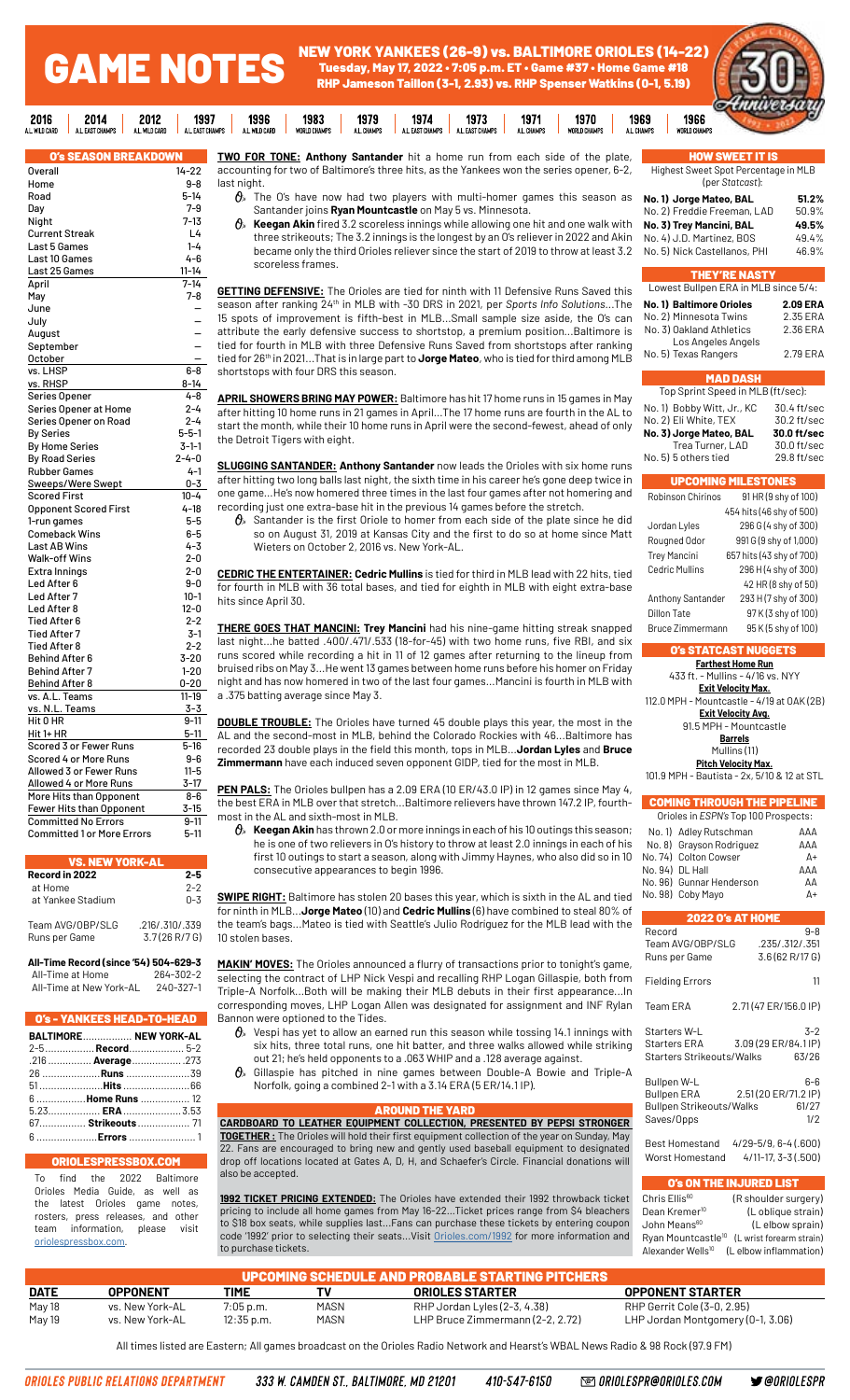## TONIGHT'S STARTING PITCHER



## **#80 RHP SPENSER WATKINS**

**0-1, 5.19 ERA**

**HT:** 6-2 **WT:** 185 **DOB:** 8/27/92 **Age:** 29 **Bats:** R **Throws:** R

**QUICK HITS:** Watkins is making his seventh start of 2022 and his 17th career start (22<sup>nd</sup> appearance)... Made his MLB debut on 7/2/21 and worked 1.0-perfect inning at Los Angeles-AL...Only allowed three runs in his first four Major League outings across 16.1 IP (1.65 ERA)...Pitched to an 8.07 ERA (49 ER/54.2 IP) in 2021...As a starter, recorded a 7.63 ERA (39 ER/46.0 IP) in 10 starts last year.

**LAST TIME OUT:** Suffered his first loss of the season on 5/11 at STL after spinning 3.2 innings, allowing seven runs on eight hits (one home run) while walking two and striking out three in the Orioles 10-1 loss.

**CAREER VS. NEW YORK-AL:** Watkins will be making his first career start (second appearance) against the Yankees...Tossed 2.0 innings, allowing two runs on three hits (two home runs), walking and striking out none on 9/14/21 vs. NYY in his sole appearance.

**AGAINST THE AL EAST:** Is scheduled to make his eighth career start (13th appearance) against a division foe...Has pitched to a 2-4 record with a 7.02 ERA (33 ER/42.1 IP) in his career against the AL East with a home ERA of 8.25 (22 ER/24.0 IP) against the division.

AT OPACY: Will be making his 10<sup>th</sup> career start (13th outing) at home in his career...Has pitched to a 1-4 record with an 8.36 ERA (39 ER/42.0 IP) in Baltimore...In 2022, Watkins reps a 3.65 home ERA (5 ER/12.1 IP) with his last OPACY outing coming on 5/5 vs. MIN (4.2 IP, 7 H, 3 ER, 2 BB, 2, SO, HB)

**SUMMER LOVING:** After making his MLB debut on 7/2/21 at Los Angeles-AL, Watkins started his career with a 3.10 ERA (7 ER/20.1 IP) in July 2021, finishing with a 2-1 record...In the same month, Watkins recorded 14 strikeouts and nine walks, limiting opponents to a .267 batting average while allowing just two home runs.

**HAD ME A BLAST**: Across his 54.2 innings pitched last season, Watkins allowed 14 homers, finishing with a 2.30 HR/9 in 2021, the fifth-highest in all of baseball (minimum 50.0 IP)...The 29-year-old only allowed a single homer on the road last year with the other 13 coming at Oriole Park.

TELL ME MORE: Watkins was originally drafted in the 30<sup>th</sup> round of the 2014 First-Year Player Draft by the Detroit Tigers from Western Oregon University...Is the only player in Western Oregon history to play in an MLB game...Was prepared to quit baseball and accept a job coaching high school baseball before the Orioles signed him to a Minor League deal on 2/2/21...His last appearance of the 2021 campaign came on 10/2/21 where he worked 2.1 innings, allowing no runs on just one hit with a strikeout...Is the only player in MLB history with the first name of "Spenser."

**ON THE FARM:** Holds a career 3.86 ERA (268 ER/625.1 IP) with seven teams across six different levels...In 2021, tossed 35.2 innings with Norfolk, allowing 14 earned runs (3.53 ERA) with 30 strikeouts, limiting opponents to a .212 batting average...Owns a career 6.42 ERA (87 ER/122.0 IP) in his three years of Triple-A ball.

|                       |            |      |    |           |      |     |  |  | <b>2022 &amp; CAREER SPLITS</b> |            |       |    |      |                |
|-----------------------|------------|------|----|-----------|------|-----|--|--|---------------------------------|------------|-------|----|------|----------------|
| 2022<br><b>CAREER</b> |            |      |    |           |      |     |  |  |                                 |            |       |    |      |                |
|                       | W-L        | ERA  |    | G/S       | IP   | ER  |  |  | W-L                             | <b>ERA</b> | G/S   |    | IP   | ER             |
| Home                  | $0 - 0$    | 3.65 |    | 3/3       | 12.1 | 5   |  |  | $1 - 4$                         | 8.36       | 12/9  |    | 42.0 | 39             |
| Road                  | $0 - 1$    | 6.59 |    | 3/3       | 13.2 | 10  |  |  | $1 - 4$                         | 5.82       | 10/7  |    | 38.2 | 25             |
| Day                   |            |      |    |           |      |     |  |  | $0 - 2$                         | 9.17       | 5/3   |    | 17.2 | 18             |
| <b>Night</b>          | $0 - 1$    | 5.19 |    | 6/6       | 26.0 | 15  |  |  | $2 - 6$                         | 6.57       | 17/13 |    | 63.0 | 46             |
|                       | <b>AVG</b> | AB   | н  | <b>HR</b> | BB   | SO. |  |  | <b>AVG</b>                      | AВ         | н     | ΗR | BB   | S <sub>0</sub> |
| vs. Left              | .222       | 45   | 10 | 0         | 5    | 5   |  |  | .275                            | 153        | 42    | 5  | 13   | 25             |
| vs. Right             | .322       | 59   | 19 | 4         |      | 8   |  |  | .337                            | 181        | 61    | 13 | 18   | 23             |
| <b>TOTALS</b>         | .279       | 104  | 29 | 4         | 12   | 13  |  |  | .308                            | 334        | 103   | 18 | 31   | 48             |

| <b>RUN SUPPORT</b><br>(as starter) | <b>PITCH TYPE</b><br>(via FanGraphs) | <b>MISCELLANEOUS</b><br><b>2022 STATS</b> |  |
|------------------------------------|--------------------------------------|-------------------------------------------|--|
|                                    | <b>Fastball38.3%</b>                 | <b>WHIP</b> 1.58                          |  |
|                                    |                                      |                                           |  |
|                                    | <b>Changeup 8.7%</b>                 | <b>BB/9</b> 4.15                          |  |
|                                    | Curveball  11.7%                     |                                           |  |
|                                    | <b>Cutter </b> 23.2%                 | #P/IP 16.4                                |  |
|                                    | Slider  18.1%                        |                                           |  |
|                                    |                                      | <b>Opponents</b>                          |  |
| 6 Runs 0                           | <b>Avg. Velocity (MPH)</b>           | AVG:279                                   |  |
| <b>7 Runs</b> 0                    | <b>Fastball</b> 92.3                 | OBP:364                                   |  |
|                                    | Changeup 86.5                        | SLG: 500                                  |  |
| 8 Runs 0                           | <b>Curveball  77.9</b>               | OPS: 864                                  |  |
|                                    | <b>Cutter  87.4</b>                  |                                           |  |
| 10+ Runs0                          | Slider 79.6                          |                                           |  |

## 2022 HIGHS CAREER HIGHS

 **Total..........................**9  **RSA.......................** 3.12

**Hits:** 8, 5/11 at STL **Hits:** 9, 7/27/21 vs. MIA **Runs:** 7, 5/11 at STL **Runs:** 8, 8/24/21 vs. LAA **Earned Runs:** 7, 5/11 at STL **Earned Runs:** 8, 8/24/21 vs. LAA **Strikeouts:** 3, 3x, last: 5/11 at STL **Strikeouts:** 7, 7/19/21 at TB **Walks:** 3, 4/23 at LAA **Walks:** 3, 4x, last: 4/23/22 at LAA **Home Runs:** 2, 4/23 at LAA **Home Runs:** 3, 8/29/21 vs. TB **Winning Streak:** — **Winning Streak:** 2, 7/6-7/19/21 **Losing Streak:** 1, 5/11-present **Losing Streak:** 8, 7/27/21-present **Shortest Start:** 3.0, 4/12 vs. MIL **Shortest Start:** 2.0, 8/24/21 vs. LAA **Pitches Thrown:** 81, 5/11 at STL **Pitches Thrown:** 97, 8/7/21 vs. TB **Low-Hit CG:** — **Low-Hit CG:** —

**Innings:** 5.0, 2x, last: 4/23 at LAA **Innings:** 6.0, 2x, last: 8/7/21 vs. TB

WATKINS vs. NYY TAILLON vs. BAL

| <b>PLAYER</b>   | AVG AB | н | HR. | <b>RBI</b> |
|-----------------|--------|---|-----|------------|
| Donaldson       |        |   |     |            |
| Gallo           | 1.000  |   |     |            |
| Gonzalez        |        |   |     |            |
| Hicks           |        |   |     |            |
| Higashioka .000 |        | N | N   | ⋂          |
| Judge           | .000   |   |     |            |
| Kiner-Falefa.-  |        |   |     |            |
| LeMahieu 1.000  |        |   |     |            |
| Rizzo           | 1.000  |   | ∩   | ∩          |
| Stanton         | .—     |   |     |            |
| Torres          | .000   |   |     |            |
| Trevino         |        |   |     |            |

| <b>PLAYER</b>  | <b>AVG</b>                         | AB | н | НR | <b>RBI</b> |
|----------------|------------------------------------|----|---|----|------------|
| Bannon         |                                    |    |   |    |            |
| Bemboom        | .000                               | 2  | N | n  | Π          |
| Chirinos       | $\cdot$ $-$                        |    |   |    |            |
| Hays           | .750                               | 8  | 6 | N  |            |
| Mancini        | .100                               | 10 |   | U  |            |
| Mateo          | .333                               | 3  |   | 0  | 0          |
| McKenna        | 1.000                              | 1  | 1 | U  | $\Omega$   |
| Mullins        | .333                               | 9  | 3 | 2  | 3          |
| Nevin          | $\cdot$ - $\overline{\phantom{a}}$ |    |   |    |            |
| Odor           | .000                               | 7  | N | Π  | Ω          |
| Owings         | $\cdot$ - $\overline{\phantom{a}}$ |    |   |    |            |
| Santander .143 |                                    |    |   |    |            |
| Urías          | .167                               | ჩ  |   |    |            |

|             |            |              |                  |            |      |    |    |    |     |    | <b>WATKINS' 2022 GAMES</b> |            |             |                                          |
|-------------|------------|--------------|------------------|------------|------|----|----|----|-----|----|----------------------------|------------|-------------|------------------------------------------|
| <b>DATE</b> | <b>OPP</b> | <b>SCORE</b> | <b>WHEN LEFT</b> | <b>DEC</b> | IP   | н  |    | ER | BB. |    | <b>HR</b>                  | <b>PIT</b> | <b>STR</b>  | <b>NOTES</b>                             |
| 4/12        | vs. MIL    | $4 - 5$      | $4 - 4$          | <b>ND</b>  | 3.0  | 4  |    |    |     |    |                            | 57         | 34          | First start of the 2022 season           |
| 4/18        | at OAK     | 1-5          | 1-1              | ND.        | 5.0  |    |    |    |     |    |                            | 67         | 44          | First road start of the 2022 season      |
| 4/23        | at LAA     | $5 - 4$      | $2 - 2$          | <b>ND</b>  | 5.0  |    |    |    |     |    |                            | 76         | 44          | Season-high pitches                      |
| 4/30        | vs. BOS    | $2 - 1$      | $0 - 1$          | ND.        | 4.2  | h  |    |    |     |    |                            | 69         | 47          | Third start allowing only one earned run |
| 5/5         | vs. MIN    | $5 - 4$      | $3 - 3$          | ND.        | 4.2  |    |    |    |     |    |                            | 76         | 41          |                                          |
| 5/11        | at STL     | $1 - 10$     | $0 - 7$          |            |      |    |    |    |     |    |                            | 81         | 58          | Season-high in runs allowed              |
| TOTALS      |            |              |                  | 0-1        | 26.0 | 29 | 18 | 15 | 12  | 13 | 4                          | 426        | 268 (62.9%) |                                          |
|             |            |              |                  |            |      |    |    |    |     |    |                            |            |             |                                          |

## TOMORROW'S STARTER - JORDAN LYLES (2-3, 4.38 ERA)

Lyles will be making his eighth start of the season and fourth at home tomorrow against New York-AL for the second time this season...Last outing, Lyles allowed four runs on six hits (one home run) while walking three and striking out six, taking the loss on 5/13 at Detroit...Took the no decision after tossing a season-high 7.1 innings, allowing four runs (two earned) on seven hits while walking one and striking out five on 5/8 (G1) vs. Kansas City...Earned his first-career win at Oriole Park on 5/1 against Boston, spinning 6.0 innings, allowing one run on seven hits, walking three and striking out six in the O's 9-5 victory...Holds a home ERA of 1.93 (4 ER/18.2 IP) this season...Made 30 starts (32 appearances) with Texas in 2021, going 10-12 with a 5.15 ERA (103 ER/180.0 IP).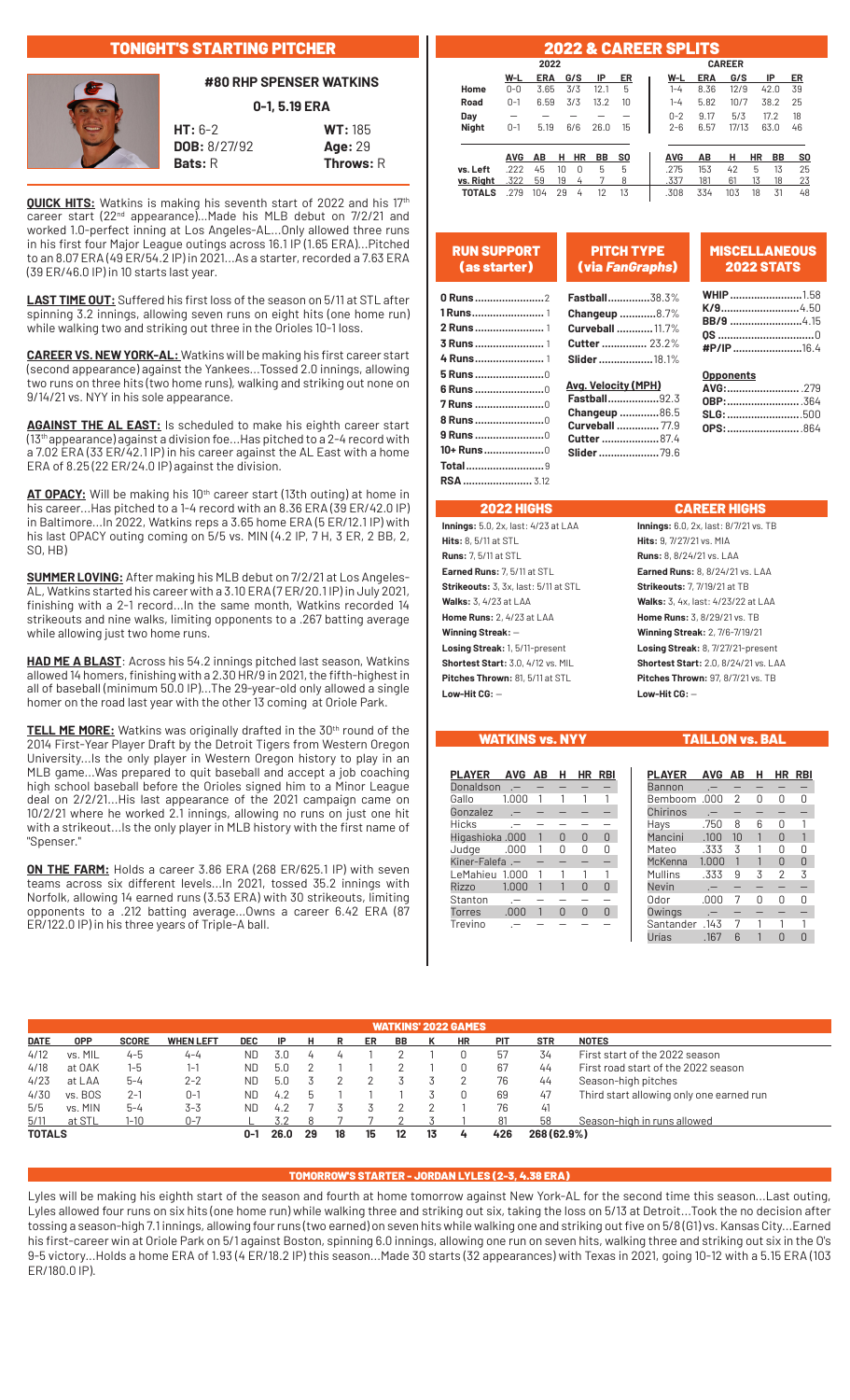## BIRDS IN THE BULLPEN



| <b>PITCHER</b>     | <b>LAST OUTING</b> | (Dec.)         | -IP           |              |              | ER | <b>BB</b> |     | <b>RETIRED/1<sup>st</sup> BF (as RP)</b> | <b>IR/SCORED</b> | <b>SAVES/OPP</b> | <b>INNINGS-HIGH</b>             | <b>STRIKEOUTS-HIGH</b>                                  |
|--------------------|--------------------|----------------|---------------|--------------|--------------|----|-----------|-----|------------------------------------------|------------------|------------------|---------------------------------|---------------------------------------------------------|
| Akin               | 5/16 vs. NYY       | ND.            | 3.2           |              |              |    |           |     | 9/10                                     | 1/0              | $-/-$            | 3.2 (5/16 vs. NYY)              | 4(5/12 at STL)                                          |
| <b>Baker</b>       | 5/15 at DET        | <b>ND</b>      | $\cdot$       |              |              |    |           |     | 8/12                                     | 5/1              | $-/-$            | 2.1(5/12 at STL-GS)             | 3(2x, last: 5/12 at STL-GS)                             |
| Bautista           | 5/16 vs. NYY       | ND.            |               |              |              |    |           |     | 12/15                                    | 11/2             | 2/2              | $1.2$ (5/2 vs. MIN)             | 2(6x, last: 5/9 vs. KC)                                 |
| Gillaspie          | MLB DEBUT          |                |               |              |              |    |           |     | $-/-$                                    | $-/-$            | $-/-$            | ——                              | --                                                      |
| Krehbiel           | 5/15 at DET        | ND.            | 2.0           |              |              |    |           |     | 10/15                                    | 7/0              | $-/-$            | 2.0 (2x, last: 5/15 at DET)     | 2 (2x, last: 4/21 at OAK)                               |
| López              | 5/14 at DET        | <b>ND</b>      | $1.0^{\circ}$ | <sup>n</sup> | <sup>n</sup> |    | $\Box$    |     | 10/15                                    | 5/2              | 4/5              | 2.0 (2x, last: 4/30 vs, BOS)    | 3(4/20 at OAK)                                          |
| Pérez              | 5/12 at STL        | <b>HLD</b>     | .0            |              |              |    |           |     | 6/12                                     | 5/2              | $-/-$            | $2.0(5/4$ vs. MIN)              | $2(4/8$ at TB)                                          |
| Tate               | 5/14 at DET        | N <sub>D</sub> | 1.0           | <sup>n</sup> | $\Box$       |    | $\Box$    |     | 12/15                                    | 5/1              | 1/1              | $2.0(2x$ , last: $5/4$ vs. MIN) | 2(3x, last: 5/8 vs. KC [ G2 ])                          |
| Vespi              | MLB DEBUT          |                |               |              |              |    |           |     | $-/-$                                    | $-1$             | $-/-$            | --                              | --                                                      |
| <b>2022 TOTALS</b> | <b>3.41 ERA</b>    | 8-T            | 147.2         | 120          | -64          | 56 | 437       | 135 | 84/124                                   | 66/19            | 7/9              |                                 | 3.2 (Akin. 5/16 vs. NYY) 4(2x. last: Akin. 5/12 at STL) |

## 45 • KEEGAN AKIN • LHP 1-0 • 1.46 ERA • 7.30 K/9 • 10 G

- **vs. ALL:** .165 (14-for-85) **vs. LHB:** .125 (4-for-32) **vs. RHB:** .189 (10-for-53)  $\partial\!\!\!/_s$  Threw a season-high 3.2 scoreless innings on 5/16 vs. NYY; allowed just two runners to reach (H, BB), while striking out three
- $\theta$ <sup>\*</sup> Has thrown 2.0-or-more innings in each of his outings this year; is one of two relievers in O's history to throw 2.0-or-more innings in 10 outings to start a season, joining Jimmy Haynes who did so in 10-straight appearances in 1996
- $\mathfrak{G}_*$  Akin's 10 appearances of 2.0-or-more innings lead all MLB pitchers
- $\theta$  His 24.2 innings pitched are the second-most among all Major League relievers
- $\theta$  Has allowed one-or-fewer hits in seven of his 10 outings; has not allowed a hit to a lefthanded batter since Racael Devers on 4/29 and has not allowed an extra-base hit to a lefty since Christian Yelich on 4/12
- $\theta$  His 22 TB allowed are the seventh-fewest among all MLB pitchers (min. 20.0 IP)
- His 0.77 WHIP ranks fourth among Major League pitchers (min. 20.0 IP)  $\theta$  Has thrown 254 of 348 (73.0%) pitches for strikes; second best strike% in MLB (min. 250
- pitches)
- $\theta$  Eight of his 10 outings have been scoreless this year
- $\theta$  Induced 10 swings and misses on 31 pitches (27 strikes) on 4/9 at TB, the highest swinging strike percentage (32.3%) of his career

- 43 BRYAN BAKER RHP 1-1 4.50 ERA 9.64 K/9 13 G/1 GS<br>
vs. ALL: .264 (14-for-53) vs. LHB: .235 (4-for-17) vs. RHB: .278 (10-for-36<br>  $\theta$  Allowed one run on two hits with a walk and a strikeout in 1.2 innings on 5/15 **vs. ALL:** .264 (14-for-53) **vs. LHB:** .235 (4-for-17) **vs. RHB:** .278 (10-for-36)  $\partial\!\!\!/_\!\!$  Allowed one run on two hits with a walk and a strikeout in 1.2 innings on 5/15 at DET
- $\theta$  Made his first career MLB start on 5/12 at STL; threw 2.1 scoreless innings, allowing just one hit while striking out three and walking none
- $\theta$  Recorded new career-highs in innings pitched (2.1) and pitches (31) in his start on 5/12; marked his first professional start since 5/2/17, while with Single-A Asheville in Colorado's organization
- $\theta$ <sup>\*</sup> Threw 0.2 scoreless innings on 5/5 vs. MIN; issued his second walk of the year for his only base runner of the night
- $\hat{\theta}_*$  Has recorded a strikeout in nine of his 13 outings this year, including multiple strikeouts in four of those; his 9.64 K/9 ranks second among O's pitchers  $\theta$ » Has issued just three walks this year (5.3 BB%)
- $\theta_{\ell}$  Has allowed one-or-fewer hits in nine of his 14 career outings; including eight of his 13
- appearances in 2022  $\theta$ <sup>\*</sup> Earned his first career win on 4/23 at LAA (1.0 IP, 2 H, 2 ER, HR, K); gave up his first career
- home run to Brandon Marsh, a two-run shot in the sixth inning

## 74 • FÉLIX BAUTISTA • RHP  $0-1 \cdot 2$  SV • 3.00 ERA • 10.20 K/9 • 15 G vs. ALL: .226(12-for-53) vs. LHB: .227(4-for-22) vs. RHB: .226(7-for-31)<br> $\theta$ <sub>2</sub> Allowed a season-high-tying two runs, both solo home runs, in 1.0.12 on **vs. ALL:** .226 (12-for-53) **vs. LHB:** .227 (4-for-22) **vs. RHB:** .226 (7-for-31)

- $\partial\!\!\!/_s\!\!\!/$  Allowed a season-high-tying two runs, both solo home runs, in 1.0 IP on 5/16 vs. NYY; his two runs allowed snapped a six-game scoreless streak dating back to 4/30 vs. BOS
- $\mathcal{O}_s$  Earned his second save of the season on 5/12 at STL, throwing 1.1 innings and a seasonhigh-tying 24 pitches
- $\mathcal{O}_{\!s}\;$  Recorded multiple strikeouts in three straight outings (5/2-9) for the first time in his career; his 10.20 K/9 is the highest among O's pitchers
- $\theta$  Has thrown 17 100+ MPH pitches this season; the most by an O's pitcher in a single season in the *Statcast* era (since 2015)
- $\partial\!\!\!/_s\!\!\!~$  Threw 100.1 MPH on 4/24 at LAA becoming the first O's pitcher to hit the century mark this season; marked the 15th time in the *Statcast* era (since 2015) that an O's pitcher hit at least 100 MPH, and the first time since Tanner Scott on 5/14/21
- $\theta$ » His 97.9 average fastball velocity ranks in the top three percent of MLB pitchers according to *Statcast*
- $\theta$  Opposing batters are 1-for-20 (.050) with six strikeouts with runners on base
- $\mathcal{O}_{\mathcal{P}}$  Struck out Wander Franco for his first career strikeout on 4/10 at TB

- **71 LOGAN GILLASPIE RHP MLB DEBUT**<br> **VS. ALL:** .--<br> **VS. RHB:** .--<br> **VS. Recalled from Triple-A Norfolk prior to tonight's game; his first appearance will be his vs. ALL:** .--- **vs. LHB:** .--- **vs. RHB:** .---  $\partial_{\!\scriptscriptstyle\beta\:\!\!\delta\:\!\,}$  Recalled from Triple-A Norfolk prior to tonight's game; his first appearance will be his Major League Debut
- $\theta$  Has appeared in nine games between Double-A Bowie and Triple-A Norfolk this year where he has gone 2-1 with a 3.14 ERA (5 ER/14.1 IP) with 17 strikeouts
- $\theta$  Promoted to Triple-A Norfolk on 5/4; has made three appearances with the Tide, pitching to a 1-1 recorded with a 2.84 ERA (2 ER/6.1 IP)
- $\theta$ <sup>*s*</sup> Of his three appearances with Norfolk, two have been 2.0 innings-or-more, including a season-high 3.0 innings on 5/10 (H, K)
- $\theta$ » A non-roster invitee to 2022 Spring Training; appeared in three games for the O's allowed two earned runs over 3.0 innings, while striking out three
- $\theta$  Promoted to Double-A Bowie on 7/13/21 where he finished the season; appeared in 15 games with the Baysox, striking out 36 batters in 27.1 innings
- $\theta$  Appeared in 26 games between High-A Aberdeen and Double-A Bowie in 2021, going 1-3 with a 4.97 ERA (23 ER/41.2IP)

## 4 • JOEY KREHBIEL • RHP 1-3 • 3.00 ERA • 6.00 K/9 • 15 G<br>ALL: 189(10-for-53) vs. LHB: .211(4-for-19) vs. RHB: .176(6-for-34) **vs. ALL:** .189 (10-for-53) **vs. LHB:** .211 (4-for-19) **vs. RHB:** .176 (6-for-34)

- $\vartheta$  Tossed a career-high-tying 2.0 innings on 5/15 at DET, striking out one
- $\theta$  Threw 1.0 innings on 5/10 at STL; surrendered a leadoff single in the eighth inning, but induced a Yadier Molina double play to end the inning
- $\theta_{k}$  Has stranded all seven of his inherited runners this season
- $\mathcal{O}_n$  Suffered the loss on 5/3 vs. MIN after allowing a career-high-tying three runs in 1.0 inning; surrendered a three-run homer to Ryan Jeffers in the sixth inning
- $\vartheta$  His 15 appearances are tied for the most on the team; had pitched in eight games in his career entering 2022
- $\theta$ <sup>»</sup> Prior to his outing on 4/27 at NYY, had not allowed an earned run through his first seven outings (8.1 IP) of the year; was one of nine AL relievers to have not allowed an earned run (min. 7.0 IP)
- $\theta$  Opposing batters are 4-for-22 (.182) with four strikeouts against him with runners on

## 48 • JORGE LÓPEZ • RHP 3-2 • 4 SV • 1.06 ERA • 9.00 K/9 • 15 G

- **vs. ALL:**  $.153 (9$ -for-59) **vs. LHB:**  $.095 (2$ -for-21)  $\overline{\theta}$  Retired the side in order with one strikeout in the eighth inning on 5/14 at DET; marked his first outing since 5/9 vs. KC
- $\theta$ <sup>\*</sup> His 1.06 ERA (2 ER/17.0 IP) ranks fourth among MLB relievers and third in the AL (min. 17.0 IP)
- $\theta$  His .153 (9-for-59) OBA is the second-lowest among all Major League relievers (min. 70 BF)
- $\hat{\theta}_s$  Ranks second in MLB with an 18.2 hard hit percentage (min. 25 BBE)
- $\theta$ » Has not allowed an earned run in 12 straight outings (14.2 IP), the longest such streak of his career
- $\theta$  Recorded a save in three straight outings (4/20-23); had just one career save entering this year
- $\theta_*$  12 of his 15 appearances this year have come in the ninth inning-or-later, surpassing his single-season career-high seven outings in the ninth inning or later, set in 2018
- Recorded multiple strikeouts in a career-high five-straight relief outings (4/15-23)
- $\theta_{\ast}$  11 of his 15 relief appearances this year have come in high-leverage situations, according to *Baseball Reference*
- $\theta$ » His 15 appearances are tied for the most on the team
- 58 CIONEL PÉREZ LHP 1-0 0.87 ERA 8.71 K/9 12 G **vs. ALL:** .306 (10-for-33) **vs. LHB:** .333 (5-for-15) **vs. RHB:** .286 (6-for-21)  $\partial\!\!\!/_s\!\!\!/$  Allowed his first run of the year on a home run to Dylan Carlson on 5/12 at STL (1.0 IP, H,
- ER, HR, K, HBP); marked the first time he allowed a run and home run since 7/18/21; went a career-high 13 outings between allowing MLB runs  $\theta$  Did not allowed a run in his first 11 outings (9.1 IP) to begin his O's career; is one of three
- pitchers to work 11 scoreless outings to start their stint with the franchise, along with Donnie Hart (2016) and Will Ohman (2010)
- $\vartheta$  Threw a season-high 2.0 scoreless innings on 5/4 vs. MIN; marked his longest outing since 7/18/21 while with CIN; just the seventh time in his career throwing 2.0-or-more innings
- $\theta_{\ast}$  Is one of eight AL relievers with at least 10 appearances and no more than one run allowed this season
- $\partial\!\!\!/_s\;$  Recorded multiple strikeouts on 4/8 at TB; marked the seventh time in his career recording multiple strikeouts in 1.0 inning-or-fewer

## 55 • DILLON TATE • RHP 0-1 • 1 SV • 2.16 ERA • 7.56 K/9 • 15 G<br>
vs. ALL: .186(11-for-59) vs. LHB: .238(5-for-21) vs. RHB: .158(6-for-38)<br>  $\theta$ , Retired the side in order in the seventh inning on 5/14 at DET **vs. ALL:** .186 (11-for-59) **vs. LHB:** .238 (5-for-21) **vs. RHB:** .158 (6-for-38)

- $\mathcal{O}_{\!s}\!$  Retired the side in order in the seventh inning on 5/14 at DET
- Earned his team leading fifth hold on 5/12 at STL (1.0 IP, H, K)  $\theta$  Allowed his first home run of the year to Brendan Dovan to lead off the ninth on 5/10 at
- STL; allowed two batters reach with two outs before exiting in favor of Félix Bautista  $\theta$  Recorded multiple strikeouts in back-to-back outings on 5/4 and 5/8 for the first time
- since doing so in six-straight outings from 6/23/21-7/6/21  $\theta_{\lambda}$  Has not allowed a run in 12 of his 15 appearances this year
- $\theta$ <sup>*s*</sup> Made his 100<sup>th</sup> career appearance on 4/30 vs. BOS; threw 0.2 scoreless innings, retiring Kiké Hernández and Christian Arroyo
- According to *Statcast*, his 84.3 MPH average exit velocity ranks in the top five percent of the league
- $\mathbf{\Theta}_{\!s}\!$  Has issued two walks in 16.2 innings for a 3.4% walk rate
- $\partial\!\!\!/_s\!\!\!>$  Nine of his 15 appearances this year have come in high leverage situations, according to *Baseball Reference*
- $\mathcal{O}_{\mathcal{P}}$  Threw 1.2 innings-or-more in back-to-back outings (4/13-15) for the first time since doing so in four-straight outings from 6/27-7/6/21

| 79 • NICK VESPI • LHP |                                                                                                          | <b>MLB DEBUT A</b> |
|-----------------------|----------------------------------------------------------------------------------------------------------|--------------------|
| vs. ALL: .—-          | $vs.$ LHB: $--$                                                                                          | $vs.$ RHB: $--$    |
|                       | $\partial_{\!s}$ Had his contract selected prior to today's game; his first appearance will be his Major |                    |

- League Debut  $\theta_{k}$  Is 0-1 with four saves in 12 appearances with Triple-A Norfolk this year; has not allowed
- an earned run with Norfolk this year  $\theta$ » Has recorded multiple strikeouts in eight of his 12 outings this year, and at least one
- strikeout in 11 of those appearances; pitching to a 13.19 K/9  $\theta$  Has thrown at least 1.0 innings in 11 of his 12 outings this year; threw a season-high 2.1
- innings on 4/7 vs. CLT  $\theta$  Anon-roster invitee to 2022 Spring Training; did not allow a hit in three appearances (2.1
- IP), while striking out two  $\theta$  Pitched for the Arizona Fall League Champions Mesa Solar Sox in 2021; named to the
- AFL East Fall Stars team
- Split the 2021 Minor League season between Double-A Bowie and Triple-A Norfolk, appearing in a combined 30 games  $\theta$  Promoted to Triple-A Norfolk on 7/27/21 where he finished the season; went 1-0 with the
- Tides pitching to a 6.86 ERA (15 ER/19.2 IP) with 25 strikeouts to eight walks
- $\mathcal{O}_{\!s}\;$  Went 1-1 in 14 games with Double-A Bowie in 2021, pitching to a 1.42 ERA (3 ER/19.0 IP) with 26 strikeouts to nine walks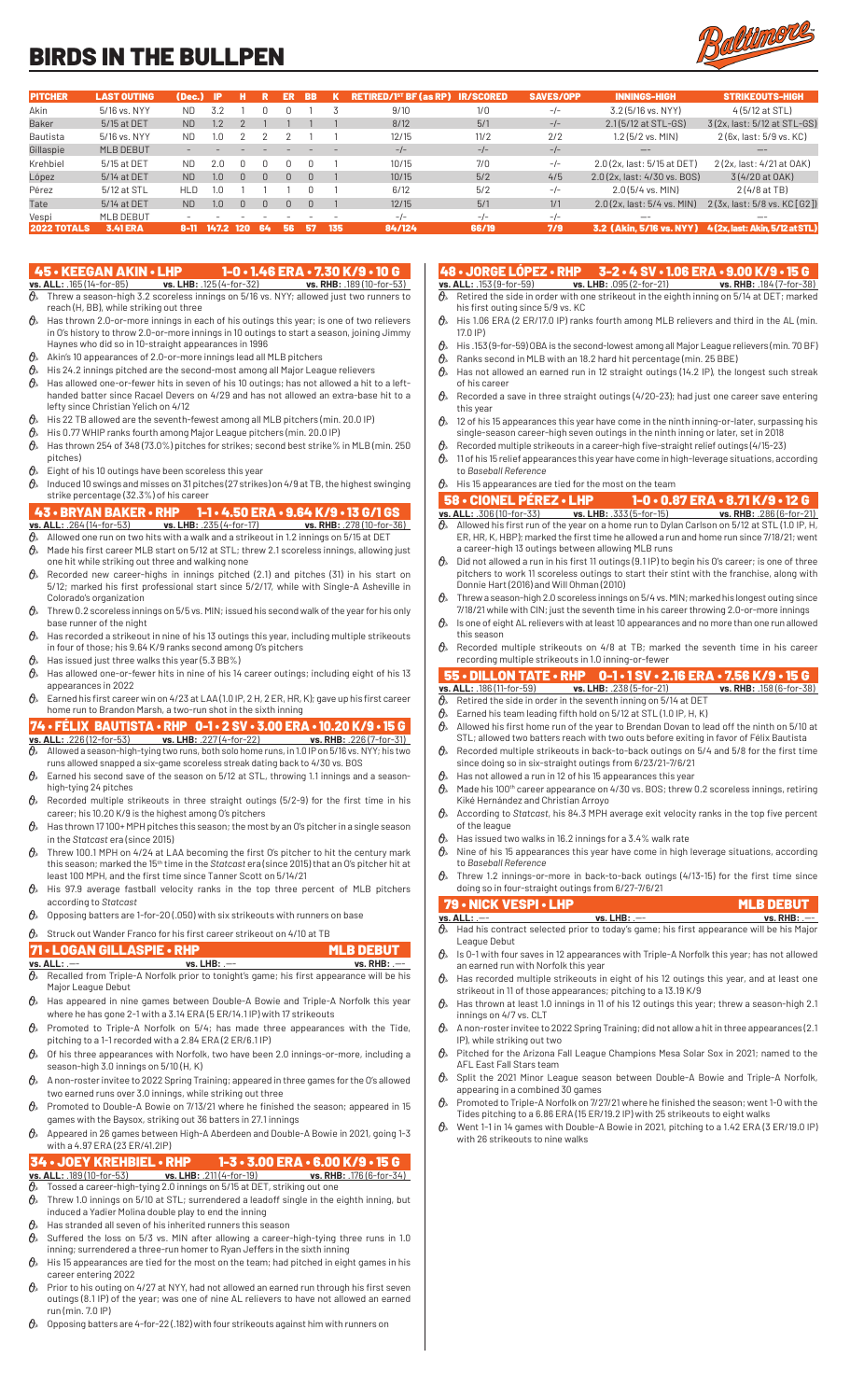## BIRD BATTERS

## 37 • ANTHONY BEMBOOM • C (L) .133/.235/.244 • 1 HR • 1 RBI<br>Current Streak: 0-for-last-3; since 5/12 2021 High: 36 (3x, last: 4/25-5/29; 3-11)

- 
- **Current Streak:** 0-for-last-3; since 5/12<br> **Last Game:** 0-2, BB, K; 5/14 at DET<br> **Last Road Trip:** 3G, 2GS, 1-7, HR, R, RBI, BB, 4 K<br> **A** Hit his first home run as an Oriole on 5/12 at STL and first since 9/23/20 at SN wi **Last Game**: 0-2, BB, K; 5/14 at DET **Last Road Trip**: 3G, 2GS, 1-7, HR, R, RBI, BB, 4 K  $\partial\!\!\!/_\!\!$  Hit his first home run as an Oriole on 5/12 at STL and first since 9/23/20 at SD with LAA
- $\theta$  Snapped an 0-for-15 stretch with a bunt single leading off the seventh inning 4/23 at LAA;
- sparked a three-run frame as the O's rallied from down 4-2; later doubled in the eighth
- $\theta$ » Appeared on his first career Opening Day roster  $\theta$  Made his Orioles debut 4/10 at TB, batting ninth at catcher
- $\theta$  Signed to a Minor League contract with an invitation to Spring Training on 3/13/22

## **23 • ROBINSON CHIRINOS • C (R) .129/.256/.171 • 0 HR • 4 RBI**<br>Current Streak: 0-for-last-9; since 5/11 **129/.256/.171 • 2022 High:** 3G (4/19-24; 4-12) **Current Streak**: 0-for-last-9; since 5/11 **Last Game**: 0-3, 2 K **Last Road Trip**: 1GS, 0-3, 2 K

- $\vartheta$  Ranks in the top 19 percent of MLB with a 12.2 BB%, according to *Statcast;* has 10 walks in 82 plate appearances
- $\theta_{\rm k}$  Snapped an 0-for-21 skid with a single in the eighth inning on 5/8 vs. KC (G2); is 2-37 with five walks and 14 strikeouts in 12 games since April 26
- $\mathcal{O}_n$  Reached on a walk-off fielder's choice after bunting with two runners on 4/30 vs. BOS; Jorge Mateo scored from second after Hirokazu Sawamura threw the ball into left field
- $\theta$ » Had his on-base streak snapped 4/27 at NYY; had reached base safely in six straight games since 4/15, his longest on-base streak since also reaching in six from 9/12-25/19 w/HOU
- $\theta$  At 37 years, 346 days, he is the oldest player on the O's; is third-oldest catcher in MLB this season (Yadier Molina, 39-308, STL; Kurt Suzuki, 38-225, LAA)

## 21 • AUSTIN HAYS • OF (R) .291/.364/.444 • 3 HR • 12 RBI<br>Current Streak: 0-for-last-14; since 5/9 .291/.364/.444 · 3 High: 66 (5/3-9; 12-21)

**Current Streak:** 0-for-last-14; since 5/9 **2022 High:** 6G (5/3-9; 12-21)<br> **Last Game:** 0-0 (PR in 9<sup>th</sup>); 5/13 at DET **Last Road Trip:** 4G, 3GS, 0-13, 2 K

- **Last Game**:  $0-0$  (PR in 9<sup>th</sup>); 5/13 at DET  $\theta$ . Pinch ran in the ninth inning on  $5/1$  Pinch ran in the ninth inning on 5/13 at DET; has not started since 5/12 at STL  $\theta$ <sup>\*</sup> Is 0-for-last-14 after hitting in six straight games from 5/3-9; batted .571 (12-for-21) with
- two doubles, one home run, six runs scored, three RBI, and two walks during the span  $\hat{\theta}_s$  Reached base safely in 12 of 14 plate appearances (9 H, 2 BB, HBP) from the sixth inning
- on 5/5 vs. MIN to the seventh inning on 5/9 vs. KC; reached safely in nine straight plate appearances (7 H, 2 BB) from 5/5-8 (G2), the first Oriole to do so since Cedric Mullins (11 straight, 6/4-6/21)
- $\vartheta$  Reached safely a career-high five times (4 H, BB) on 5/8 vs. KC (G1); one of four players in MLB this year with multiple 4+ hit games, and the only player in the AL
- $\hat{O}_8$  Since 4/15, ranks tied for fourth in the AL and tied for seventh in MLB with a .333 batting average (32-for-96), while also ranking among AL leaders in OBP (6th, .393), OPS (8th, .903), hits (T-8th, 32), doubles (T-8th, 8), SLG (10th, .510), total bases (t-11th, 49), and extra-base hits (T-15th, 11) during that span
- $\mathcal{O}_n$  Tied for the team lead with 10 multi-hit games (Mancini), tied for 13<sup>th</sup> in the AL; six have come since 4/28
- $\hat{\theta}_s$  Set career-highs with four hits and three doubles on 4/29 at NYY (4-5, 3 2B, RBI, R)  $\theta$  Homered in back-to-back games for the second time in his career 4/24-26, joining 9/23-
- 24/20 at BOS; became the first O's batter to homer in consecutive games this season **16 • TREY MANCINI • INF/OF (R) .282/.345/.387• 3 HR • 13 RBI**<br>Current Streak: 0-3; since 5/16<br>2022 High: 96 (5/8 [61]-5/15;13-34)
- **Current Streak**: 0-3; since 5/16 **2022 High**: 9G (5/8 [G1]-5/15;13-34) **Last Game**: 0-3, BB<br> **A** Has homered twice in his last four games (12 AB), after homering just once in his first 29 Has homered twice in his last four games (12 AB), after homering just once in his first 29 games (112 AB); his .558 xSLG ranks in the top 11 percent of MLB, per *Statcast*
- $\mathcal{O}_{\!\scriptscriptstyle\beta\!\scriptscriptstyle\beta}$  Snapped a season-high nine game hitting streak on 5/16; hit safely from 5/8-15, batting .382/.462/.559 (13-34) with two home runs, four RBI, four runs scored, three walks ,and two hit by pitches; has a hit in 12 of 14 games in May
- $\theta$  Since 5/3, he is batting .375/.455/.500 (18-for-48) with two home runs; the 18 hits are tied with Bryce Harper (PHI), C.J. Cron (COL), and Jean Segura (PHI) for the most in MLB in that span; his .400 AVG ranks second in the AL and ranks fourth in MLB, while his .471 OBP ranks second in the AL and seventh in MLB over that stretch
- $\theta_{\rm k}$  Matched a season-high with three hits on 5/9 vs. KC (2x, last: 5/4 vs. MIN); hit .393 (11-for-28) in seven games during the 10-game homestand from 4/29-5/9
- $\theta$ <sup>\*</sup> His 10 multi-hit games are tied for first on the team (Hays) and tied for 13<sup>th</sup> in the AL; five have come this month and seven since 4/24

| $3 \cdot$ JORGE MATEO $\cdot$ INF (R)            | $.241/.280/.375 \cdot 2$ HR $\cdot$ 8 RBI        |
|--------------------------------------------------|--------------------------------------------------|
| <b>Current Streak</b> : 0-for-last-4: since 5/13 | <b>2022 High: <math>9G(5/4-13; 10-35)</math></b> |

## **Last Game**: 0-1, K; 5/15 at DET **Last Road Trip**: 5GS, 4-17, HR, 2B, 2 R, RBI, HBP, 3 K, SB

- $\overline{\theta}$ » Exited Sunday's game in the fourth inning with rib cage soreness  $\theta_{k}$  Had a season-long nine-game hitting streak from 5/4-13, tied with Trey Mancini for the longest streak by an O's batter this season
- Hit his second home run of the season on 5/12 at STL, a solo shot in the second inning  $\theta$  Tied for MLB lead with 10 stolen bases; was caught stealing for the first time 4/27 at NYY
- after beginning the season 7-for-7; has swiped three bases since 5/8 (0 attempts 4/28-5/5) Leads MLB with a 51.3 sweet spot percentage, according to *Statcast*; sweet spot
- percentage is a metric used to measure quality of contact His 30.0 ft/s sprint speed ranks tied for third in MLB, per *Statcast*
- Tied for third among MLB shortstops with four defensive runs saved, per *Fangraphs*
- $\theta$  Hit his first home run of the season 5/5 vs. MIN, a solo shot that tied the game in the fifth;
- at 412 ft., marked the second-longest homer of his career (427 ft. 7/16/21 w/ SD at WSH)  $\theta$  Scored his second career walk-off run after pinch running in the 10<sup>th</sup> inning 4/30 vs. BOS;

## came home after a bunt from Robinson Chirinos was thrown away by Hirokazu Sawamura **26 • RYAN McKENNA • OF (R) .214/.303/.286 • 0 HR • 2 RBI**<br>Current Streak: 0-3; since 5/16 **.2021** High: 36 (3x, last: 9/23-25; 4-12 **2021 High:** 3G (3x, last: 9/23-25; 4-12)

- **Last Game**: 0-3, 2 K **NYY Series**: 1 GS, 0-3, 2 K  $\partial_{\!s}\;$  Has slashed .273/.370/.364 (6-for-22) with two doubles, three runs, two RBI, three walks, and one HBP in his last 13 games after starting the year 0-for-6 in his first eight games
- $\theta$  Has 13 appearances as a sub (6 PH, 3 PR, 4 Def.) this season, tied for fourth-most in MLB
- $\mathcal{O}_{\mathcal{P}}$  Doubled in the fifth inning and scored only run of game on 4/20 at OAK
- $\mathfrak{G}_*$  Appeared on his first career Opening Day roster
- $\theta$  Recalled from Triple-A Norfolk on 5/14; was optioned to the Tides on 5/2
- $\hat{\theta}_s$  Batted .273/.342/.545 (9-33) with three home runs, six RBI, and five runs in 8 Triple-A games; homered three times 5/11 vs. Memphis, becoming the eighth player in franchise history to do so
- $\theta_{\text{\tiny M}}$  Made his MLB debut on 4/5/21 at NYY; collected his first MLB hit on 4/11/21 vs. BOS, a pinchhit triple in the sixth inning against RHP Nick Pivetta

# **Current Streak**: 0-for-last-9; since 5/14<br>**Last Game**: 0-4, K<br> $\overline{Q}_a$  Went 0-for-4 with one strikeout ves

- Went 0-for-4 with one strikeout yesterday; has five strikeouts in his last nine at-bats  $\theta$ <sup>\*</sup> Has hit safely 13 of his last 16 games while batting .319/.338/.522 (22-for-69) with five doubles, three homers, seven RBI, eight runs, and three stolen bases since 4/30; his 22 hits are tied for third for the most in MLB in that span, while his 36 total bases are tied for
- third in the AL  $\theta$  Ranks among AL leaders in stolen bases (T-6<sup>th</sup>, 6), hits (T-8<sup>th</sup>, 37), total bases (T-11<sup>th</sup>, 62), and extra-base hits (T-12<sup>th</sup>, 14); five of his stolen bases have come since  $4/23$
- $\hat{\theta}_k$  Went 4-5 with a two-run homer, two runs, and a stolen base on 5/10 at STL; recorded his 99th and 100th career RBI with his home run in the third inning
- $\vartheta_{\rm s}$  Slugged his second homer of the year on 4/16 vs. NYY; the ball traveled 433 ft., marking the second-farthest home run of his career, trailing only a 440-ft. home run on 6/5/21 vs. CLE
- Hit his first career grand slam on 4/12 in the second inning off Milwaukee LHP Eric Lauer  $\theta$ <sup>s</sup> Became the first player in O's history - and only player in MLB last season - to hit 30 home runs and steal 30 bases

## **Current Streak**: 0-for-last-5; since 5/16

- 41 TYLER NEVIN INF (R) .159/.275/.227 1 HR 5 RBI<br>
Current Streak: 0-for-last-5; since 5/16 2021 High: 36 (9/30-10/2; 3-9)<br>
Last Game: 0-3, 2 K<br>  $\theta$ <sub>b</sub> Has made 14 starts this season: six at third boos, three of f **Last Game**: 0-3, 2 K **NYY Series:** 1GS, 0-3, 2 K Has made 14 starts this season: six at third base, three at first base, two in left field, two as
- the designated hitter, and one in right field  $\theta$  Slugged his first home run of the season on 5/10 at STL, becoming the first Oriole rookie to go yard this season
- $\hat{\theta}_*$  Recorded his second career multi-RBI game on 5/1 vs. BOS with a two-run single in the fifth inning; four of his eight career RBI have come against the Red Sox
- $\theta$ » Recalled from Triple-A Norfolk on 4/29; started at third base and made his season debut with the O's vs. BOS
- Hit his first MLB home run in the 2021 season finale on 10/3 at TOR, a solo shot to the upper deck in left field off LHP Hyun Jin Ryu; the home run traveled 442 ft., making it the furthest first career home run by an Oriole in the *Statcast* era (since 2015)
- $\theta$ <sup>»</sup> Made his MLB debut on 5/29/21 at CWS (G1); recorded a ground-rule double in the second inning for his first hit, becoming the sixth player in MLB history to make his Major League debut and record a hit on his birthday
- $\theta$  Son of Phil Nevin, 12-year MLB veteran, and current third base coach for LAA

|              | $12 \cdot$ ROUGNED ODOR $\cdot$ INF (L)                                                                                                                                                          | $.191/.238/.309 \cdot 1$ HR $\cdot$ 9 RBI |
|--------------|--------------------------------------------------------------------------------------------------------------------------------------------------------------------------------------------------|-------------------------------------------|
|              | Current Streak: 1G (1-4; since 5/16)                                                                                                                                                             | 2022 High: 6G (5/1-8 [G2]; 7-25)          |
|              | Last Game: $1-4$ , $K$                                                                                                                                                                           | NYY Series: 1GS, 1-4, K                   |
| 0.           | Delivered go-ahead two-run double in the seventh inning on 5/9 vs. KC (G1)                                                                                                                       |                                           |
| 0,           | Hit in six straight games from 5/1-8 (G1); batted .280/.280/.560 (7-25)                                                                                                                          |                                           |
| θ≽           | Tripled on 5/2 vs. MIN, his first triple since 6/28/19 w/TEX at TB; in his first two seasons<br>from 2014-15, Odor was tied for fifth in MLB with 20 triples; he has seven since 2016            |                                           |
| $\theta_{s}$ | Hit his first O's home run off Kutter Crawford in the sixth inning on 5/1 vs. BOS; the ball<br>traveled 431 ft., his longest in over a year $(443$ ft. $-4/17/21$ w/ NYY vs. TB)                 |                                           |
| $\theta_{s}$ | Went 3-5 with two doubles, an RBI, a run scored, and two strikeouts on 4/28 at NYY; 11 <sup>th</sup><br>time in his career with at least two doubles; had three total hits in his 11 prior games |                                           |
| 0,           | Drove in his 500 <sup>th</sup> career run with a seventh-inning single on 4/21 at OAK                                                                                                            |                                           |
| 0,           | Opened the scoring with a two-out, two-run, pinch-hit single in the eighth inning 4/17 vs.<br>NYY off Jonathan Loáisiga; later scored the third run as the O's won 5-0                           |                                           |
| θ.           | Has two of the pinch-hit hits and both RBI for the O's (team: 3-22, 2 RBI, 5 BB, 16 K)                                                                                                           |                                           |
| n.           | A considered the late in consideration of Alexandre Discovered consideration of the consideration of the state                                                                                   |                                           |

Appeared on his seventh career Opening Day roster, and first in orange and black

|     | $11 \cdot$ CHRIS OWINGS $\cdot$ INF (R)               | . 135/.289/.162 • 0 HR • 0 RBI                                                                                  |
|-----|-------------------------------------------------------|-----------------------------------------------------------------------------------------------------------------|
|     | Current Streak: 0-6: since 5/14                       | 2021 High: 4G (7/10-18; 6-12)                                                                                   |
|     | <b>Last Game</b> : 0-3, K; 5/15                       | <b>Last Road Trip:</b> 6GS, 3-18, 2B, 3R, 2BB, 5K, SB                                                           |
|     |                                                       | $\partial_{\!s}\;$ Started five of six games on the last road trip after entering the trip with eight starts to |
|     |                                                       | begin the season; has started seven games at 2B, four at SS, one at 3B, and one in LF                           |
| ሉ ∘ |                                                       | Stole a base 5/12 at STL, his first since Opening Day 2021 on 4/1 vs. LAD w/ COL                                |
| A.  | Set a career-high with three walks on 5/8 vs. KC (G2) |                                                                                                                 |

- $\theta_{\rm k}$  Recorded his first O's hit with a single in the third inning 4/20 at OAK
- $\mathcal{O}_s$  Appeared on his ninth career Opening Day roster, and first in orange and black  $\mathcal{O}_s$  Appeared in 21 games for the Rockies last vear, slashing 326/.420/.628 (14-
- Appeared in 21 games for the Rockies last year, slashing .326/.420/.628 (14-for-43) with one home run, four doubles, three triples, nine runs scored, five RBI, and two stolen bases

### **25 • ANTHONY SANTANDER • OF (S) .233/.359/.408 • 6 HR • 16 RBI**<br>Current Streak: 16 (2-for-4; since 5/16)<br>Last Game: 2-4, 2 HR, 2 RBI, 2 R<br>Os Recorded his sixth career multi-bomer come on FMO Stries: 16S, 2-4, 2 HR, 2 R, **Current Streak**: 1G (2-for-4; since 5/16) **Last Game**: 2-4, 2 HR, 2 RBI, 2 R **NYY Series**: 1GS, 2-4, 2 HR, 2 R, 2 RBI  $\mathcal{O}_{\!\!s\!r}$  Recorded his sixth career multi-homer game on 5/16 vs. NYY; has homered three times

- in his last four games; became the first Oriole to hit a home run from both sides of the plate since he did so on 8/31/19 at Kansas City and the first do so at Oriole Park since Matt Wieters on 10/2/16 vs. New York-AL
- $\theta$  Hit the second of back-to-back home runs with Trey Mancini in the eighth inning on 5/13 at DET; marked his first HR since he went deep in back-to-back games 4/26-27
- $\partial\!\!\!/_s$  His 13.1% walk rate this season places him in the top 15 percent of MLB, per *Statcast*; tied for ninth in the AL and tied for 18th in MLB with 19 walks
- Has reached base safely in 30 of 35 games with a plate appearance, one of five players in the AL to have reached base safely in at least 30 games this year
- $\theta$ <sup>*s*</sup> Reached base safely in 18 consecutive games to start the season, and a career-high 19 consecutive games dating back to 9/26/21, before going 0-5 on 4/28 at NYY; the 18-game on-base streak was tied for the 10<sup>th</sup>-longest streak to start a season in O's history
- Tied the game with a two-out, RBI single in the eighth inning off Matt Barnes 4/30 vs. BOS  $\partial_{\!s}\;$  Homered for the second straight game 4/27 at NYY, the second Oriole (Hays; 4/24-26) to do so this season; marked the eighth time he's hit a home run in back-to-back games and
- the first since 9/10-11 (G1)/21  $\partial\!\!\!/_*$  His home run off LHP Jordan Montgomery in the sixth inning 4/27 at NYY was the hardest-
- hit home run as a right-handed batter in his career (110.3 MPH), per *Statcast* His four Eutaw Street home runs in 2021 are a single-season ballpark record

## 210/.257/.290 • 1 HR • 7 RBI .210 • 1 AMÓN URÍAS • INF (R) .210/.257/.290 • 1 HR • 7 RBI .<br>2022 High: 56 (5/3-8 [2]; 5-17) .2022 High: 56 (5/3-8 [2]; 5-17) **Current Streak:** 0-for-last-4; since 5/15<br>**Last Game**: 0-3, BB, K<br> $\overline{O_8}$  Has hit safely in eight of his last 11 d **Last Game**: 0-3, BB, K **NYY Series**: 1GS, 0-3, BB, K

- Has hit safely in eight of his last 11 games, batting .242 (8-for-33)  $\theta$ <sup>\*</sup> Homered for the first time this season 5/4 vs. MIN; went 42 games between home runs
- (last: 8/21/21 vs. ATL)  $\theta$  Recorded his third multi-hit effort of the season on 4/27 at NYY
- $\mathcal{O}_{s}$  Snapped his 0-for-16 skid since 4/12 with a single in the seventh inning on 4/18 at OAK;
- $\theta$  Drew a walk-off walk in the 11<sup>th</sup> inning off Aroldis Chapman 4/15 vs. NYY; marked his third career walk-off plate appearance
- $\theta$  Became the 70<sup>th</sup> Mexico-born player to play in 100 MLB games on 4/12 vs. MIL; Oliver Pérez, who pitched in seven games with ARI this season, leads active Mexican-born players (703 G)
- $\hat{\theta}_s$  Started on Opening Day for the first time in his career, batting sixth at second base, after appearing on his second consecutive Opening Day roster
- $\theta$  Recorded an extra-base hit in back-to-back games (4/8-9) for the fourth time in his career
- $\mathcal{O}_{\mathcal{P}}$  Brother, Luis, currently plays for the Milwaukee Brewers

31 • CEDRIC MULLINS • OF (L) .253/.314/.425 • 5 HR • 15 RBI **Last Game**: 0-4, K **NYY Series**: 1GS, 0-4, K

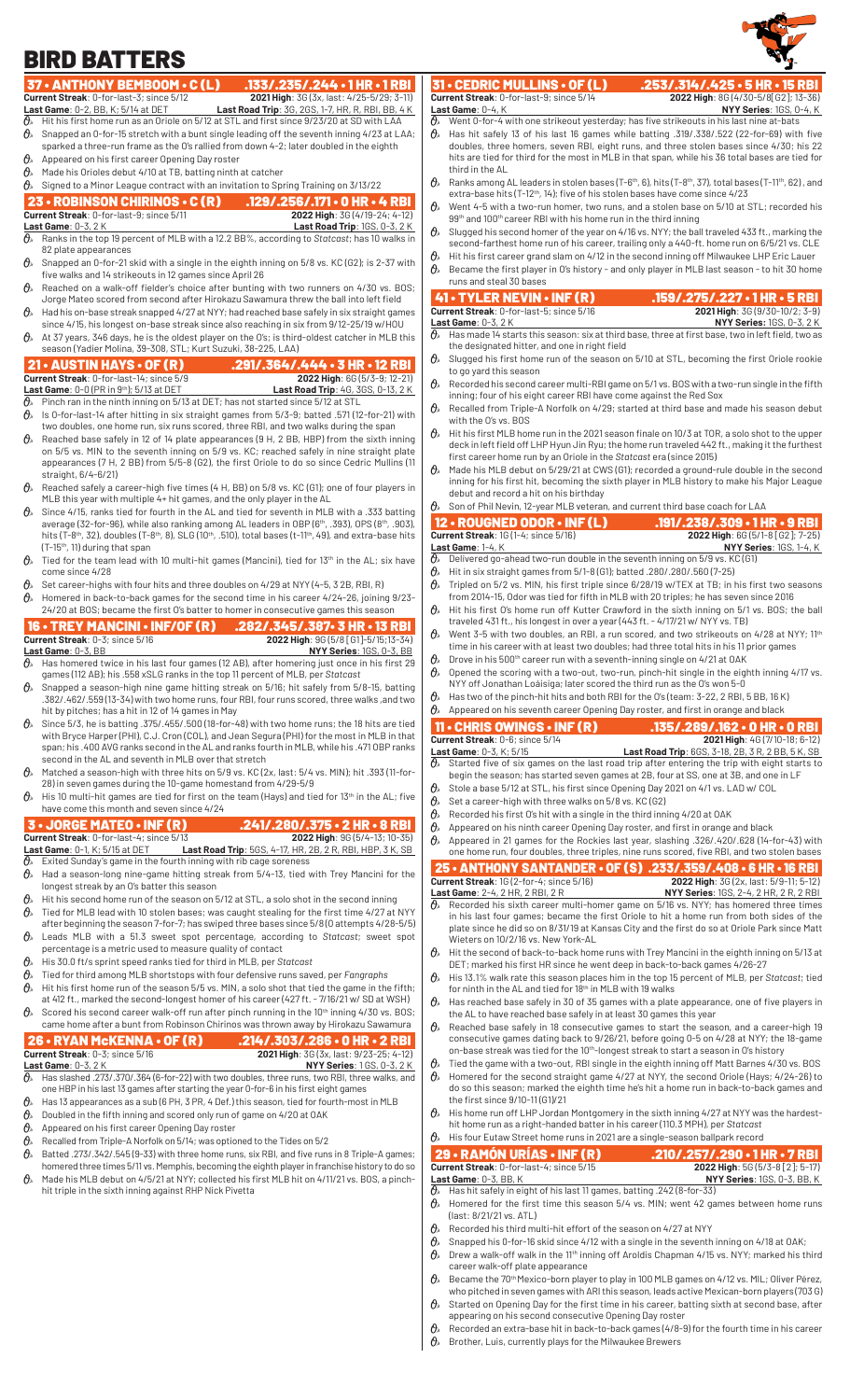|                          | ADDITIONAL HITTER INFO |         |  |  |  |  |                        |                        |  |  |  |  |       |                                  |                       |                          |                          |         |                           |  |
|--------------------------|------------------------|---------|--|--|--|--|------------------------|------------------------|--|--|--|--|-------|----------------------------------|-----------------------|--------------------------|--------------------------|---------|---------------------------|--|
|                          |                        |         |  |  |  |  | <b>MULTI-HIT GAMES</b> | <b>MULTI-RBI GAMES</b> |  |  |  |  |       | <b>LAST HR</b>                   | <b>MULTI-HR GAMES</b> |                          |                          |         |                           |  |
|                          | vs. LHP                | vs. RHP |  |  |  |  | <b>TOTAL</b>           |                        |  |  |  |  | TOTAL | (Date/Opponent/Pitcher)          |                       |                          | <b>2022 CAREER</b>       |         | <b>LAST (#HRS)</b>        |  |
| Anthony Bemboom          | .182                   | .118    |  |  |  |  |                        |                        |  |  |  |  |       | 5/12/122 at STL (Matz)           |                       |                          |                          |         |                           |  |
| Robinson Chirinos        | .176                   | .083    |  |  |  |  |                        |                        |  |  |  |  |       | 9/15/21 at PHI (Alvarado) w/ CHC |                       |                          |                          |         | 9/9/19 vs. 0AK(2) w/ HOU  |  |
| <b>Austin Hays</b>       | .176                   | .337    |  |  |  |  | 10 <sup>1</sup>        |                        |  |  |  |  |       | 5/5/22 vs. MIN (Duran)           |                       |                          |                          |         | 9/15/21 vs. NYY (2)       |  |
| <b>Trey Mancini</b>      | .304                   | .269    |  |  |  |  |                        |                        |  |  |  |  |       | 5/15/22 at DET (García)          |                       |                          |                          |         | 6/20/21 vs. TOR(2)        |  |
| Jorge Mateo              | .209                   | .261    |  |  |  |  |                        |                        |  |  |  |  |       | 5/12/22 at STL (Matz)            |                       |                          |                          |         |                           |  |
| Ryan McKenna             | .100                   | .278    |  |  |  |  |                        |                        |  |  |  |  |       |                                  |                       |                          |                          |         |                           |  |
| Cedric Mullins           | .258                   | .250    |  |  |  |  | $\mathbf{q}$           |                        |  |  |  |  |       | 5/10/22 at STL (Naughton)        |                       |                          |                          |         | 6/19/21 vs. TOR(2)        |  |
| Tyler Nevin              | .214                   | .133    |  |  |  |  |                        |                        |  |  |  |  |       | 5/10/22 at STL (Naughton)        |                       |                          |                          |         |                           |  |
| Rougned Odor             | .214                   | .188    |  |  |  |  |                        |                        |  |  |  |  |       | 5/1/22 vs. BOS (Crawford)        | $13 -$                | $\overline{\phantom{m}}$ | $\overline{\phantom{0}}$ | $13 \,$ | 9/27/20 vs. HOU(2) w/ TEX |  |
| Chris Owings             | .190                   | .063    |  |  |  |  |                        |                        |  |  |  |  |       | 7/11/21 at SD (Stammen) w/ COL   |                       |                          |                          |         | 6/30/17 vs. COL(2) w/ ARI |  |
| <b>Anthony Santander</b> | .233                   | .234    |  |  |  |  |                        |                        |  |  |  |  |       | 5/16/22 vs. NYY (Chapman)        |                       |                          |                          | 6       | 5/17/22 vs. NYY (2)       |  |
| Ramón Urías              | 161                    | .232    |  |  |  |  |                        |                        |  |  |  |  |       | 5/4/22 vs. MIN (Bundy)           |                       |                          |                          |         |                           |  |

| <b>O'S HITTERS</b>       |                |    |              |    |    |    | <b>2022 VS. NEW YORK</b> | <b>YANKEES</b> |            |     |      |                   |      |    |     |    | CAREER VS. NEW YORK YANKEES |    |    |    |            |        |           |                   |      |       |
|--------------------------|----------------|----|--------------|----|----|----|--------------------------|----------------|------------|-----|------|-------------------|------|----|-----|----|-----------------------------|----|----|----|------------|--------|-----------|-------------------|------|-------|
| <b>IPLAYER</b>           | G              | ΑВ |              | 2B | 3B | HR | <b>RBI</b>               | BB             | <b>IBB</b> | SO. | AVG  | 0BP               | SLG  | G  | АΒ  |    |                             | 2В | 3B | HR | <b>RBI</b> | BB IBB | <b>SO</b> | AVG               | 0BP  | SLG   |
| Anthony Bemboom          | $\mathfrak{L}$ |    |              |    |    |    |                          |                |            |     | .000 | .250              | .000 |    | 12  |    |                             |    |    |    |            |        |           | nnn               | 143  | .000. |
| Robinson Chirinos        |                |    |              |    |    |    |                          |                |            |     | 125  | 263               | .125 | 38 | 112 |    | 22                          |    |    |    |            |        | 42        | 96                | .338 | .304  |
| <b>Austin Hays</b>       | 6              | 23 | 10           |    |    |    |                          |                |            |     | .435 | .519              | .739 | 29 | 104 | 18 | 31                          |    |    |    |            | 12     | 24        | .298              | .381 | .567  |
| Trey Mancini             |                |    |              |    |    |    |                          |                |            |     | .222 | 323               | .259 | 78 | 292 |    |                             |    |    |    |            | 36     |           | 253               | .336 | .425  |
| Jorge Mateo              | 6              |    |              |    |    | 0  |                          |                |            |     | .304 | .333              | .348 | 9  | 35  |    |                             |    |    |    | h          |        | 12        | .257              | .308 | .371  |
| Ryan McKenna             |                |    |              |    |    |    |                          |                |            |     |      | 0.182 0.308 0.273 |      |    | 28  |    |                             |    |    |    |            |        |           | 0.107 0.242 0.143 |      |       |
| Cedric Mullins           |                |    |              |    |    |    |                          |                |            |     |      | 200               | .222 | 44 | 168 | 25 | 40                          |    |    |    | 13         |        | 36.       | .238              | 291  | .387  |
| Tyler Nevin              |                |    |              |    |    |    |                          |                |            |     | .ooc | ooo               | .000 |    |     |    |                             |    |    |    |            |        |           | nnr               | .000 | .000. |
| Rougned Odor             |                | 19 | 6            |    |    |    |                          |                |            |     | .316 | .381              | .474 | 43 | 150 | 20 | 32                          |    |    |    |            | 14     | 45        | .213              | .289 | .387  |
| Chris Owings             |                |    |              |    |    |    |                          |                |            |     | ooc  | 286               | .000 |    | 25  |    |                             |    |    |    |            |        |           | .120              | 214  | .440  |
| <b>Anthony Santander</b> |                | 28 | $\mathsf{h}$ |    |    |    |                          |                |            |     | 179  | 258               | .607 | 33 | 128 | 13 | 25                          |    |    |    | 16         |        | 31        | 195               | .248 | .430  |
| Ramón Urías              | 6              | 20 |              |    |    |    |                          |                |            | h   | .150 | .261              | .150 | 22 | 65  |    |                             |    |    |    |            |        | 26        | .215              | .320 | .277  |

| <b>O'S PITCHERS</b>     |                |          |    |   |    | <b>2022 VS. NEW YORK YANKEES</b> |          |   |          |           |          |                |            |            |          |          |              |   |    | CAREER VS. NEW YORK YANKEES |     |              |    |                |                  |           |         |       |
|-------------------------|----------------|----------|----|---|----|----------------------------------|----------|---|----------|-----------|----------|----------------|------------|------------|----------|----------|--------------|---|----|-----------------------------|-----|--------------|----|----------------|------------------|-----------|---------|-------|
| <b>PLAYER</b>           | W              |          | sv | G | GS | <b>INN</b>                       | н        | R | ER       | <b>HR</b> | BB       | SO.            | <b>ERA</b> | <b>AVG</b> | W        |          | SV           | G | GS | <b>INN</b>                  | н   | R            | ER | HR             | BB               | <b>SO</b> | ERA AVG |       |
| Keegan Akin             | 0              |          |    |   |    |                                  |          |   |          |           |          |                | 0.00       | .083       |          |          |              |   |    |                             | lh. |              |    |                |                  | 19        | 4.95    | .200  |
| Logan Allen             | $\overline{0}$ | $\Omega$ |    |   |    |                                  |          |   |          |           |          |                | a          | .400       | $\Omega$ |          | $\cap$       |   |    |                             |     | $\mathsf{h}$ |    |                |                  |           | 13.5    | .412  |
| Bryan Baker             | 0              |          |    |   |    |                                  |          |   |          |           |          |                | . 91       | .231       |          |          |              |   |    |                             |     |              |    |                |                  |           | 4.9     | .231  |
| Félix Bautista          | $\overline{0}$ | $\Omega$ |    |   |    | 2.2                              | h        |   |          |           |          |                | 13.50      | .417       | $\Omega$ | $\Omega$ |              |   |    |                             |     |              |    |                |                  |           | 3.50    | .417  |
| Kyle Bradish            | 0              |          |    |   |    | 4.1                              |          |   |          |           |          |                | 8.31       | .400       |          |          |              |   |    | 4.                          |     |              |    |                |                  | b         | 8.31    | .400  |
| Logan Gillaspie         |                |          |    |   |    |                                  |          |   |          |           |          |                |            |            |          |          |              |   |    |                             |     |              |    |                |                  |           |         |       |
| Joey Krehbiel           |                |          |    |   |    |                                  |          |   |          |           |          |                | 6.75       | .400       |          |          |              |   |    |                             |     |              |    |                |                  |           | 6.75    | .400  |
| Jorge López             |                | $\Omega$ |    |   | n  |                                  | $\Omega$ | 0 | $\Omega$ | $\Omega$  | $\Omega$ | $\overline{a}$ | $\Omega$   | $\Omega$   |          |          | <sup>n</sup> |   |    | 34.1                        | 32  | 26           | 21 | $\overline{4}$ | 15 <sup>15</sup> | 32        | 5.5     | .239  |
| Jordan Lyles            | 0              |          |    |   |    |                                  | 13       |   |          |           |          |                | 6.30       | .302       |          |          |              |   |    | 18.                         |     |              |    |                | $\overline{u}$   | 1b.       | 4.82    | .284  |
| Cionel Pérez            | $\overline{0}$ | $\Omega$ |    |   |    | 0.1                              | $\Omega$ | n | $\Omega$ | U         | $\Omega$ |                | 0.00       | .000       | $\Omega$ | n.       | n.           |   |    | $\Omega$ .                  |     | U            |    | $\cap$         | $\cap$           |           | 0.00    | .000. |
| <b>Dillon Tate</b>      | 0              |          |    |   | 0  | 3.2                              | 0        |   | 0        |           | 0        | 4              | 0.00       | .000       |          |          |              |   |    | 16.                         |     | h            |    |                |                  | 10        | 2.70    | .211  |
| Spenser Watkins         |                |          |    |   |    |                                  |          |   |          |           |          |                |            |            | $\Omega$ | U        |              |   |    | 2.0                         |     |              |    |                |                  |           | 9.00    | .333  |
| <b>Tyler Wells</b>      | 0              |          |    |   |    | 9.0                              |          |   |          |           |          |                | 2.00       | .194       |          |          |              |   |    | 16                          |     | h            |    |                |                  |           | 3.24    | .180  |
| <b>Bruce Zimmermann</b> | $\Omega$       |          |    |   |    | 9.                               |          |   |          |           |          |                | 2.89       | .289       |          |          | $\Omega$     |   |    | 18.2                        | 22  | 9            | 8  |                | b                | 20        | 3.86    | .289  |
| Nick Vespi              |                |          |    |   |    |                                  |          |   |          |           |          |                |            |            |          |          |              |   |    |                             |     |              |    |                |                  |           |         |       |

|             | <b>2022 RECENT TRANSACTIONS</b>                                                                                                                                                                                                  |
|-------------|----------------------------------------------------------------------------------------------------------------------------------------------------------------------------------------------------------------------------------|
| <b>DATE</b> | <b>PLAYER(S) &amp; TRANSACTION</b>                                                                                                                                                                                               |
| 5/1         | Optioned OF Ryan McKenna to Triple-A Norfolk (postgame).                                                                                                                                                                         |
| 5/2         | Designated INF Kelvin Gutiérrez for assignment.                                                                                                                                                                                  |
| 5/5         | Claimed LHP Logan Allen off waivers from the Cleveland Guardians Optioned RHP                                                                                                                                                    |
|             | Travis Lakins, Sr. to Triple-A Norfolk (postgame).                                                                                                                                                                               |
| 5/6         | Activated LHP Logan Allen.                                                                                                                                                                                                       |
| F10         | $\mathbf{A}$ . The set of the state of the state of the state of the state of the state of the state of the state of the state of the state of the state of the state of the state of the state of the state of the state of the |

- 5/8 Added **RHP Travis Lakins, Sr.** from Triple-A Norfolk to serve as the 27th man for the doubleheader...Returned 27th man **RHP Travis Lakins, Sr.** to Triple-A Norfolk (postgame). 5/10 Placed **RHP Jorge López** on the Bereavement List...Recalled **RHP Travis Lakins, Sr.**
- from Triple-A Norfolk<br>E/11 Optioned PHP Travis Optioned RHP Travis Lakins, Sr. to Triple-A Norfolk (postgame).
- S/12 Selected the contract of **RHP Denyi Reyes** from Triple-A Norfolk...Recalled **INF Rylan**<br> **Bannon** from Triple-A Norfolk...Qptioned **LHP Paul Fry** to Triple-A Norfolk...Transferred<br> **RHP Chris Ellis to the 60-day Inju**
- 
- Optioned **RHP Denyi Reyes** to Triple-A Norfolk (postgame). 5/14 Recalled **OF Ryan McKenna** from Triple-A Norfolk... Claimed **RHP Beau Sulser** off waivers from the Pittsburgh Pirates and optioned him to Triple-A Norfolk...Designated
- **LHP Paul Fry** for assignment. 5/17 Selected the contract of **LHP Nick Vespi** from Triple-A Norfolk...Recalled **RHP Logan**  Gillaspie from Triple-A Norfolk...Designated LHP Logan Allen for assignment...<br>Optioned INF Rylan Bannon to Triple-A Norfolk.

#### EUTAW STREET HOME RUNS  **DATE PLAYER (Team) OPP. (Pitcher) DISTANCE**

## **2022 totals - 0**

**\*Total since 1992 - 113** 60 by opponents, 53 by Orioles

**SECOND EN RUNS AT ORIOLE PARK (LF)**<br>Am) The Corp. (Pitcher) DISTANCE **DATE PLAYER (Team) OPP. (Pitcher) DISTAN**<br>
6/11/95 Rex Hudler (CAL) at BAL (Moyer) No data<br>
8/7/11 Mark Reynolds (BAL) vs. TOR (Romero) 450 ft. 6/11/95 Rex Hudler (CAL) at BAL (Moyer) No data 8/7/11 Mark Reynolds (BAL) vs. TOR (Romero) 450 ft. 6/2/17 Manny Machado (BAL) vs. BOS (Porcello) 465 ft.<br>6/20/17 Manny Machado (BAL) vs. BOS (Porcello) 466 ft.<br>6/20/17 Edwin Encarnacion (CLE) at BAL (Tillman) 466 ft. 6/20/17 Edwin Encarnacion (CLE) at BAL (Tillman) 466 ft. 9/2/20 Pete Alonso (NYM) at BAL (Means) 409 ft.<br>6/8/21 Maikel Franco (BAL) vs. NYM (Gsellman) 423 ft. Maikel Franco (BAL)

#### **2022 totals - 0 \*Total since 1992 - 6**

3 by opponents, 3 by Orioles

## W-L BY BATTING ORDER

- **1** Mullins (13-22), Hays (1-0)
- **2** Mancini (6-8), Santander (4-4), Mountcastle (2-6), Urías (1-2), Hays (1-1), Mateo (0-1)
- **3** Santander (5-13), Mancini (4-7), Mountcastle (4-2), Hays (1-0)
- **4** Hays (6-7), Mountcastle (3-6), Mancini (2-5), Santander (3-2), Urías (0-2) **5** Odor (4-7), Urías (2-6), Mountcastle (4-1), Hays (1-3), Nevin (1-2),
- Santander (1-1), McKenna (1-0), Mancini (0-1), Mateo (0-1)
- **6** Odor (3-6), Urías (4-3), Hays (2-3), Nevin (2-4), Chirinos (2-2), Mateo (1-2), Santander (0-1)
- **7** Urías (3-4), Mateo (3-2), Nevin (3-2), Hays (1-4), McKenna (1-4),
- Chirinos (1-2), Owings (1-2), Bannon (1-0), Odor (0-1)
- **8** Chirinos (6-6), Bemboom (4-6), Mateo (1-6), Gutiérrez (3-3)
- **9** Mateo (7-7), Owings (6-3), Chirinos (1-2), Bemboom (0-3), Gutiérrez (0-2), McKenna (0-2), Bannon (0-2)

Number of different batting orders used: 33 (does not include pitcher's slot)

- **1B** Mountcastle (10-13), Mancini (3-6), Nevin (1-3)
- **2B** Odor (8-15), Owings (5-2), Urías (1-5)
- **3B** Urías (8-11), Gutiérrez (3-5), Nevin (2-3), Bannon (1-2), Owings (0-1)
- **SS M**ateo (12-19), Owings (2-2), Urías (0-1)<br>**LF** Havs (10-10), Santander (3-5), McKenna
- **LF** Hays (10-10), Santander (3-5), McKenna (0-4), Nevin (1-1), Mancini (0-1), Owings (0-1)
- **CF** Mullins (13-20), McKenna (1-1), Hays (0-1)
- **RF** Santander (7-14), Hays (3-6), Mancini (2-1), McKenna (1-1), Nevin (1-0)
- **C** Chirinos (10-13), Bemboom (4-9)<br>**DH** Mancini (7-13), Mountcastle (3-2),
- **DH** Mancini (7-13), Mountcastle (3-2), Santander (3-2), Nevin (1-1), Hays (0-1), Mullins (0-2), Bannon (0-1)

|                        |             |        | <b>ORIOLES CAREER EJECTIONS</b> |               |
|------------------------|-------------|--------|---------------------------------|---------------|
| <b>I O'S EJECTIONS</b> | DATE (LAST) | OPP.   | <b>REASON</b>                   | <b>UMPIRE</b> |
| Brandon Hyde (7)       | 4/21/22     | at OAK | Tag play at 1B                  | Rob Drake     |
| Trey Mancini (1)       | 4/21/22     | at OAK | Tag play at 1B                  | Rob Drake     |

|                 |                |                      | <b>ORIOLES CHALLENGES</b> |                   |                      |               |                    |
|-----------------|----------------|----------------------|---------------------------|-------------------|----------------------|---------------|--------------------|
| <b>DATE</b>     | <b>INNING</b>  | <b>BATTER/RUNNER</b> | <b>PLAY TYPE</b>          | <b>LOCATION</b>   | <b>CALL ON FIELD</b> | <b>RULING</b> | <b>O'S SUCCESS</b> |
| $4/8$ at TB     | B7             | Kevin Kiermaier (TB) | Force Play                | <b>First Base</b> | Safe                 | Overturned    | $1/1(100.0\%)$     |
| $4/11$ vs. MIL  | B <sub>8</sub> | Austin Hays (BAL)    | Stadium Boundary          | <b>First Base</b> | In Play              | Confirmed     | $1/2(50.0\%)$      |
| 4/16 vs. NYY    | T5             | Anthony Rizzo (NYY)  | Tag Play                  | Home Plate        | Safe                 | Overturned    | 2/3(66.7%)         |
| 4/19 at OAK     | B <sub>6</sub> | Billy McKinney (OAK) | Force Play                | <b>First Base</b> | Safe                 | Overturned    | $3/4(75.0\%)$      |
| 4/20 at 0AK     | <b>B2</b>      | Seth Brown (OAK)     | Tag Play                  | Home Plate        | Safe                 | Overturned    | $4/5(80.0\%)$      |
| $4/24$ at LAA   | <b>B4</b>      | Tyler Wade (LAA)     | Force Play                | <b>First Base</b> | Safe                 | Overturned    | 5/6(83.3%)         |
| $4/24$ at $LAA$ | B <sub>7</sub> | Jared Walsh (LAA)    | Hit by Pitch              | Home Plate        | Hit by Pitch         | Stands        | $5/7(71.4\%)$      |
| 5/3 vs. MIN     | <b>B4</b>      | Tyler Nevin (BAL)    | Tag Play                  | Second Base       | Out                  | Stands        | 5/8(62.5%)         |
| 5/5 vs. MIN     | T <sub>3</sub> | Trevor Larnach (MIN) | Tag Play                  | Home Plate        | Safe                 | Overturned    | $6/8(75.0\%)$      |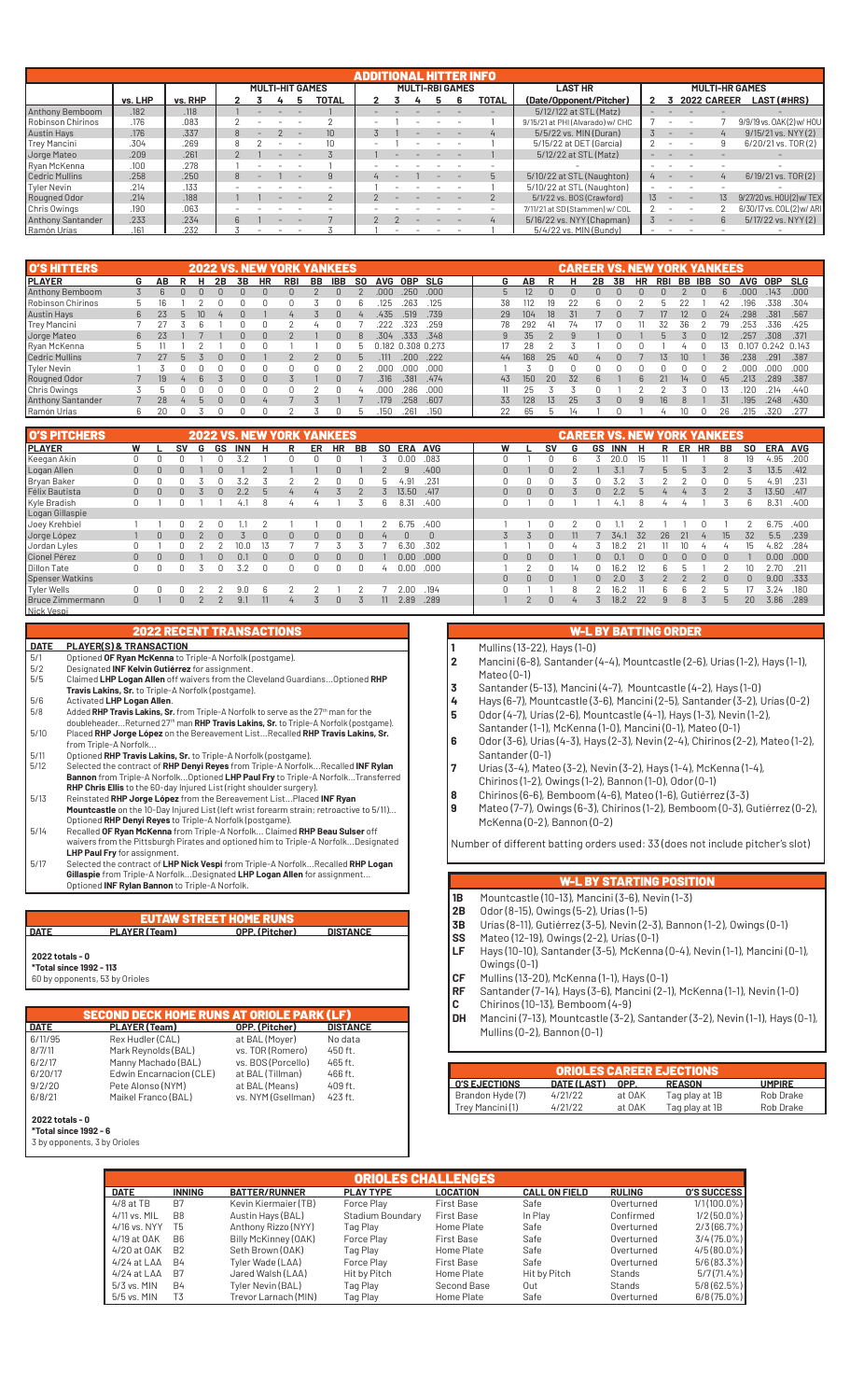|                                              | <b>2022 BY THE NUMBERS</b> |                    |                    |
|----------------------------------------------|----------------------------|--------------------|--------------------|
|                                              | <b>HOME</b>                | AWAY               | TOTAL              |
| Overall                                      | $9 - 8$                    | $5 - 14$           | $14 - 22$          |
| <b>MONTH</b>                                 | <b>HOME</b>                | <b>AWAY</b>        | <b>TOTAL</b>       |
| April (21)                                   | $4 - 4$                    | $3 - 10$           | $7 - 14$           |
| May(30)                                      | $5 - 4$                    | $2 - 4$            | $7 - 8$            |
| June (27)                                    | $0 - 0$                    | $0 - 0$            | $0 - 0$            |
| July (25)                                    | $0 - 0$                    | $0 - 0$            | $0 - 0$            |
| August (27)                                  | $0 - 0$                    | $0 - 0$            | $0 - 0$            |
| September (27)                               | $0 - 0$                    | $0 - 0$            | $0 - 0$            |
| October (5)                                  | $0 - 0$                    | $0 - 0$            | $0 - 0$            |
| <b>TOTAL (162)</b>                           | $9-8$                      | $5 - 14$           | $14 - 22$          |
| <b>DAY OF WEEK</b>                           | <b>HOME</b>                | <b>AWAY</b>        | <b>TOTAL</b>       |
| Monday (17)                                  | $2 - 2$                    | $0 - 1$            | $2 - 3$            |
| Tuesday (25)                                 | $0 - 2$                    | $1 - 2$            | $1 - 4$            |
| Wednesday (25)                               | $1 - 1$                    | $1 - 2$            | $2 - 3$            |
| Thursday (16)                                | $1 - 0$                    | $1 - 2$            | $2 - 2$            |
| Friday (26)                                  | $1 - 1$                    | $1 - 2$            | $2 - 3$            |
| Saturday (27)                                | $1 - 1$                    | $1 - 2$            | $2 - 3$            |
| Sunday (26)                                  | $3-1$                      | $0 - 3$            | $3 - 4$            |
| <b>TOTAL (162)</b>                           | 9-8                        | $5 - 14$           | $14 - 22$          |
| <b>VS. AL EAST</b>                           | <b>HOME</b>                | <b>AWAY</b>        | <b>TOTAL</b>       |
| Boston Red Sox (19)                          | $2 - 1$                    | $0-0$              | $2 - 1$            |
| New York Yankees (19)                        | $2 - 2$                    | $0 - 3$            | $2 - 5$            |
| Tampa Bay Rays (19)                          | $0 - 0$                    | $0 - 3$            | $0 - 3$            |
| Toronto Blue Jays (19)                       | $0 - 0$                    | $0 - 0$            | $0 - 0$            |
| <b>TOTAL (76)</b>                            | $4 - 3$                    | $0 - 6$            | $4 - 9$            |
| <b>VS. AL CENTRAL</b>                        | <b>HOME</b>                | <b>AWAY</b>        | <b>TOTAL</b>       |
| Chicago White Sox (7)                        | $0 - 0$                    | $0 - 0$            | $0 - 0$            |
| Cleveland Guardians (6)                      | $0 - 0$                    | $0 - 0$            | $0 - 0$            |
| Detroit Tigers (6)                           | $0 - 0$                    | $0 - 3$            | $0 - 3$            |
| Kansas City Royals (7)                       | $2 - 1$                    | $0 - 0$            | $2 - 1$            |
| Minnesota Twins(7)<br><b>TOTAL (33)</b>      | $2 - 2$<br>$4 - 3$         | $0 - 0$<br>$0 - 3$ | $2 - 2$<br>$4 - 6$ |
|                                              |                            |                    |                    |
| <b>VS. AL WEST</b>                           | HOME                       | <b>AWAY</b>        | <b>TOTAL</b>       |
| Houston Astros (7)                           | $0-0$                      | 0-0                | $0 - 0$            |
| Los Angeles Angels (7)                       | $0 - 0$                    | $2 - 1$<br>$1 - 3$ | $2 - 1$<br>$1 - 3$ |
| Oakland Athletics (7)                        | $0-0$                      |                    |                    |
| Seattle Mariners (6)                         | $0 - 0$<br>$0 - 0$         | $0 - 0$<br>$0 - 0$ | $0 - 0$            |
| Texas Rangers (6)<br><b>TOTAL (33)</b>       | $0-0$                      | $3 - 4$            | $0-0$<br>$3 - 4$   |
|                                              |                            |                    |                    |
| <b>VS. NL EAST</b>                           | <b>HOME</b>                | <b>AWAY</b>        | <b>TOTAL</b>       |
| Washington Nationals (4)                     | $0-0$                      | $0-0$              | $0-0$              |
| TOTAL (4)                                    | $0-0$                      | $0-0$              | $0-0$              |
| <b>VS. NL CENTRAL</b>                        | <b>HOME</b>                | <b>AWAY</b>        | <b>TOTAL</b>       |
| Chicago Cubs (4)                             | $0 - 0$                    | $0 - 0$            | $0 - 0$            |
| Cincinnati Reds(3)                           | $0 - 0$                    | $0 - 0$            | $0 - 0$            |
| Milwaukee Brewers (3)                        | $1 - 2$                    | $0 - 0$            | $1 - 2$            |
| Pittsburgh Pirates (3)                       | $0 - 0$                    | $0 - 0$            | $0 - 0$            |
| St. Louis Cardinals (3)<br><b>TOTAL (16)</b> | $0 - 0$<br>$1 - 2$         | $2 - 1$<br>$2 - 1$ | $2 - 1$<br>$3 - 3$ |
|                                              |                            |                    |                    |

## BALTIMORE ORIOLES - WALK-OFF AND MISC. HOME RUNS

| Baltimore Orioles Walk-off Wins<br><b>Action RBI</b><br>Pitcher<br><b>INN</b><br>Date<br><b>Score</b><br><b>Batter/Runner</b><br>Ramón Urías<br>Aroldis Chapman<br>4/15<br>NYY 1@ BAL 2<br>BB<br>11<br>1<br>4/30<br>Robinson Chirinos E1<br>$\Omega$<br>Hirokazu Sawamura<br>BOS 1 @ BAL 2<br>10 <sup>10</sup><br>pponent Walk-off Wins<br>Batter/Runner<br><b>Action RBI</b><br><b>Pitcher</b><br><b>INN</b><br>Date<br>Score<br>N/A<br>altimore Orioles Back-to-Back Home Runs<br><b>INN</b><br><b>OUTS</b><br><b>Batters</b><br>Date<br><b>Score</b><br><b>Pitcher</b><br>MIN 3 @ BAL 5<br>Hays/Mountcastle<br>5/5<br>Duran<br>8<br>1<br>Mancini/Santander Barnes<br>8<br>0<br>5/13<br>BAL 2 @ DET 4<br>pponent Back-to-Back Home Runs<br><b>INN</b><br><b>OUTS</b><br><b>Batters</b><br><b>Pitcher</b><br>Date<br>Score<br>4/26<br><b>BAL 8 @ NYY 12</b><br>Judge/Rizzo<br>Alexander Wells<br>8<br>2<br>Donaldson/Rizzo<br>5/16<br>NYY 6 @ BAL 2<br>Félix Bautista<br>9<br>1<br>altimore Orioles Grand Slams!<br><b>INN</b><br><b>OUTS</b><br><b>Batter</b><br><b>Pitcher</b><br>Date<br>Score<br>4/12<br>MIL 5 @ BAL 4<br><b>Cedric Mullins</b><br>Eric Lauer<br>$\overline{2}$<br>2<br>pponent Grand Slams<br><b>Pitcher</b><br><b>INN</b><br><b>OUTS</b><br>Date<br>Score<br><b>Batter</b><br>4/24<br>BAL 6 @ LAA 7<br>Travis Lakins, Sr.<br><b>Jo Adell</b><br>0<br>1<br>9<br>5/1<br>BOS 5 @ BAL 9<br>J.D. Martinez<br>Travis Lakins, Sr.<br>1<br>Baltimore Orioles Inside-the-Park Home Runs | <b>OUTS</b><br>2<br>0<br><b>OUTS</b> |
|-------------------------------------------------------------------------------------------------------------------------------------------------------------------------------------------------------------------------------------------------------------------------------------------------------------------------------------------------------------------------------------------------------------------------------------------------------------------------------------------------------------------------------------------------------------------------------------------------------------------------------------------------------------------------------------------------------------------------------------------------------------------------------------------------------------------------------------------------------------------------------------------------------------------------------------------------------------------------------------------------------------------------------------------------------------------------------------------------------------------------------------------------------------------------------------------------------------------------------------------------------------------------------------------------------------------------------------------------------------------------------------------------------------------------------------------------------------------------------------------------------|--------------------------------------|
|                                                                                                                                                                                                                                                                                                                                                                                                                                                                                                                                                                                                                                                                                                                                                                                                                                                                                                                                                                                                                                                                                                                                                                                                                                                                                                                                                                                                                                                                                                       |                                      |
|                                                                                                                                                                                                                                                                                                                                                                                                                                                                                                                                                                                                                                                                                                                                                                                                                                                                                                                                                                                                                                                                                                                                                                                                                                                                                                                                                                                                                                                                                                       |                                      |
|                                                                                                                                                                                                                                                                                                                                                                                                                                                                                                                                                                                                                                                                                                                                                                                                                                                                                                                                                                                                                                                                                                                                                                                                                                                                                                                                                                                                                                                                                                       |                                      |
|                                                                                                                                                                                                                                                                                                                                                                                                                                                                                                                                                                                                                                                                                                                                                                                                                                                                                                                                                                                                                                                                                                                                                                                                                                                                                                                                                                                                                                                                                                       |                                      |
|                                                                                                                                                                                                                                                                                                                                                                                                                                                                                                                                                                                                                                                                                                                                                                                                                                                                                                                                                                                                                                                                                                                                                                                                                                                                                                                                                                                                                                                                                                       |                                      |
|                                                                                                                                                                                                                                                                                                                                                                                                                                                                                                                                                                                                                                                                                                                                                                                                                                                                                                                                                                                                                                                                                                                                                                                                                                                                                                                                                                                                                                                                                                       |                                      |
|                                                                                                                                                                                                                                                                                                                                                                                                                                                                                                                                                                                                                                                                                                                                                                                                                                                                                                                                                                                                                                                                                                                                                                                                                                                                                                                                                                                                                                                                                                       |                                      |
|                                                                                                                                                                                                                                                                                                                                                                                                                                                                                                                                                                                                                                                                                                                                                                                                                                                                                                                                                                                                                                                                                                                                                                                                                                                                                                                                                                                                                                                                                                       |                                      |
|                                                                                                                                                                                                                                                                                                                                                                                                                                                                                                                                                                                                                                                                                                                                                                                                                                                                                                                                                                                                                                                                                                                                                                                                                                                                                                                                                                                                                                                                                                       |                                      |
|                                                                                                                                                                                                                                                                                                                                                                                                                                                                                                                                                                                                                                                                                                                                                                                                                                                                                                                                                                                                                                                                                                                                                                                                                                                                                                                                                                                                                                                                                                       |                                      |
|                                                                                                                                                                                                                                                                                                                                                                                                                                                                                                                                                                                                                                                                                                                                                                                                                                                                                                                                                                                                                                                                                                                                                                                                                                                                                                                                                                                                                                                                                                       |                                      |
|                                                                                                                                                                                                                                                                                                                                                                                                                                                                                                                                                                                                                                                                                                                                                                                                                                                                                                                                                                                                                                                                                                                                                                                                                                                                                                                                                                                                                                                                                                       |                                      |
|                                                                                                                                                                                                                                                                                                                                                                                                                                                                                                                                                                                                                                                                                                                                                                                                                                                                                                                                                                                                                                                                                                                                                                                                                                                                                                                                                                                                                                                                                                       |                                      |
|                                                                                                                                                                                                                                                                                                                                                                                                                                                                                                                                                                                                                                                                                                                                                                                                                                                                                                                                                                                                                                                                                                                                                                                                                                                                                                                                                                                                                                                                                                       |                                      |
|                                                                                                                                                                                                                                                                                                                                                                                                                                                                                                                                                                                                                                                                                                                                                                                                                                                                                                                                                                                                                                                                                                                                                                                                                                                                                                                                                                                                                                                                                                       |                                      |
|                                                                                                                                                                                                                                                                                                                                                                                                                                                                                                                                                                                                                                                                                                                                                                                                                                                                                                                                                                                                                                                                                                                                                                                                                                                                                                                                                                                                                                                                                                       |                                      |
|                                                                                                                                                                                                                                                                                                                                                                                                                                                                                                                                                                                                                                                                                                                                                                                                                                                                                                                                                                                                                                                                                                                                                                                                                                                                                                                                                                                                                                                                                                       |                                      |
|                                                                                                                                                                                                                                                                                                                                                                                                                                                                                                                                                                                                                                                                                                                                                                                                                                                                                                                                                                                                                                                                                                                                                                                                                                                                                                                                                                                                                                                                                                       |                                      |
|                                                                                                                                                                                                                                                                                                                                                                                                                                                                                                                                                                                                                                                                                                                                                                                                                                                                                                                                                                                                                                                                                                                                                                                                                                                                                                                                                                                                                                                                                                       |                                      |
|                                                                                                                                                                                                                                                                                                                                                                                                                                                                                                                                                                                                                                                                                                                                                                                                                                                                                                                                                                                                                                                                                                                                                                                                                                                                                                                                                                                                                                                                                                       |                                      |
|                                                                                                                                                                                                                                                                                                                                                                                                                                                                                                                                                                                                                                                                                                                                                                                                                                                                                                                                                                                                                                                                                                                                                                                                                                                                                                                                                                                                                                                                                                       |                                      |
| <b>INN</b><br><b>Date</b><br><b>Score</b><br><b>Batter</b><br><b>RBI</b><br><b>OUTS</b><br><b>Pitcher</b>                                                                                                                                                                                                                                                                                                                                                                                                                                                                                                                                                                                                                                                                                                                                                                                                                                                                                                                                                                                                                                                                                                                                                                                                                                                                                                                                                                                             |                                      |
| N/A                                                                                                                                                                                                                                                                                                                                                                                                                                                                                                                                                                                                                                                                                                                                                                                                                                                                                                                                                                                                                                                                                                                                                                                                                                                                                                                                                                                                                                                                                                   |                                      |
| pponent Inside-the-Park Home Runs                                                                                                                                                                                                                                                                                                                                                                                                                                                                                                                                                                                                                                                                                                                                                                                                                                                                                                                                                                                                                                                                                                                                                                                                                                                                                                                                                                                                                                                                     |                                      |
| <b>INN</b><br><b>OUTS</b><br>Pitcher<br>Date<br>Score<br><b>Batter</b><br>RBI                                                                                                                                                                                                                                                                                                                                                                                                                                                                                                                                                                                                                                                                                                                                                                                                                                                                                                                                                                                                                                                                                                                                                                                                                                                                                                                                                                                                                         |                                      |
| BAL 5 @ STL 3<br>Harrison Bader<br>Kyle Bradish<br>5/10<br>$\overline{2}$<br>6<br>Ω                                                                                                                                                                                                                                                                                                                                                                                                                                                                                                                                                                                                                                                                                                                                                                                                                                                                                                                                                                                                                                                                                                                                                                                                                                                                                                                                                                                                                   |                                      |
| altimore Orioles Pinch-Hit Home Runs                                                                                                                                                                                                                                                                                                                                                                                                                                                                                                                                                                                                                                                                                                                                                                                                                                                                                                                                                                                                                                                                                                                                                                                                                                                                                                                                                                                                                                                                  |                                      |
| <b>INN</b><br><b>OUTS</b><br><b>Score</b><br><b>Batter</b><br><b>RBI</b><br>Pitcher<br>Date                                                                                                                                                                                                                                                                                                                                                                                                                                                                                                                                                                                                                                                                                                                                                                                                                                                                                                                                                                                                                                                                                                                                                                                                                                                                                                                                                                                                           |                                      |
| N/A                                                                                                                                                                                                                                                                                                                                                                                                                                                                                                                                                                                                                                                                                                                                                                                                                                                                                                                                                                                                                                                                                                                                                                                                                                                                                                                                                                                                                                                                                                   |                                      |
| <b>Opponent Pinch-Hit Home Runs</b>                                                                                                                                                                                                                                                                                                                                                                                                                                                                                                                                                                                                                                                                                                                                                                                                                                                                                                                                                                                                                                                                                                                                                                                                                                                                                                                                                                                                                                                                   |                                      |
| <b>RBI</b><br><b>INN</b><br><b>Date</b><br><b>Batter</b><br><b>Pitcher</b><br><b>OUTS</b>                                                                                                                                                                                                                                                                                                                                                                                                                                                                                                                                                                                                                                                                                                                                                                                                                                                                                                                                                                                                                                                                                                                                                                                                                                                                                                                                                                                                             |                                      |
| <b>Score</b><br>N/A                                                                                                                                                                                                                                                                                                                                                                                                                                                                                                                                                                                                                                                                                                                                                                                                                                                                                                                                                                                                                                                                                                                                                                                                                                                                                                                                                                                                                                                                                   |                                      |
|                                                                                                                                                                                                                                                                                                                                                                                                                                                                                                                                                                                                                                                                                                                                                                                                                                                                                                                                                                                                                                                                                                                                                                                                                                                                                                                                                                                                                                                                                                       |                                      |
| Baltimore Orioles Leadoff Home Runs                                                                                                                                                                                                                                                                                                                                                                                                                                                                                                                                                                                                                                                                                                                                                                                                                                                                                                                                                                                                                                                                                                                                                                                                                                                                                                                                                                                                                                                                   |                                      |
|                                                                                                                                                                                                                                                                                                                                                                                                                                                                                                                                                                                                                                                                                                                                                                                                                                                                                                                                                                                                                                                                                                                                                                                                                                                                                                                                                                                                                                                                                                       |                                      |
| <b>INN</b><br><b>OUTS</b><br><b>Score</b><br>Pitcher<br>Date<br><b>Batter</b><br>N/A                                                                                                                                                                                                                                                                                                                                                                                                                                                                                                                                                                                                                                                                                                                                                                                                                                                                                                                                                                                                                                                                                                                                                                                                                                                                                                                                                                                                                  |                                      |

**Opponent Leadoff Home Runs**<br> **Date** Score Batter **Pitcher** INN OUTS

N/A

**BATTING**<br>Eutaw St. Home Run Eutaw St. Home Run Anthony Santander, 8/24/21 vs. LAA (Wantz)<br>Coponent Anthony Sandy León, 7/27/21 (Watkins) Opponent Sandy León, 7/27/21 (Watkins) Second Deck Home Run in LF at OPACY<br>
Opponent Pete Alonso, 9/2/20 (Means)<br>
Copponent Pete Alonso, 9/2/20 (Means)<br>
Two Grand Slams in One Game Reimold, Clevenger, 9/11/15 vs. KC (Herrera, Chamberlain)<br>
Trey Mancini, 7/11/21 Pinch-Hit Walk-Off Home Run Nolan Reimold, 7/24/16 vs. CLE (Allen) Pinch-Hit Grand Slam Dwight Evans, 7/26/91 vs. OAK (Nelson) Inside the Park Home Run Austin Hays, 8/11/20 at PHI (Guerra) LH & RH Home Run, Same Game Anthony Santander, 5/16/22 vs. NYY (Severino, Chapman) Individual 2-Home Run Game Anthony Santander, 5/16/22 vs. NYY (Severino, Chapman) Individual 3-Home Run Game Ryan Mountcastle, 6/19/21 vs. TOR (Manoah, Kay) Pinch-Hit Grand Siam<br>
Inside the Park Home Run<br>
LH & RH Home Run, Same Game<br>
LH & RH Home Run, Same Game<br>
LH & RH Home Run, Same Game<br>
Anthony Santander, 5/16/22 vs<br>
Individual 3-Home Run Game<br>
Home Run in Consecutive Game Home Run in Consecutive Games Cedric Mullins, 5/4-5/5 vs. MIN Home Run in 3 Consecutive Games Cedric Mullins, 9/5-7/21 at NYY, vs. KC Home Run in 4 Consecutive Games DJ Stewart, 9/5-9/20 vs. NYY, at NYM Home Run in 5 Consecutive Games Jonathan Schoop, 7/22-27/18 vs. TOR, BOS, TB Home Run in 6 Consecutive Games Chris Davis, 9/26-10/2/12 vs. TOR, BOS, & TB 4-Home Run Game, Team 9/11/21 vs. TOR (G1) 5-Home Run Game, Team 5/5/22 vs. MIN 6-Home Run Game, Team 6/19/21 vs. TOR 7-Home Run Game, Team<br>8+-Home Run Game, Team 8+-Home Run Game, Team 6/16/15 vs. PHI (8) Back-to-Back HR Mancini-Santander, 5/13/22 at DET (8<sup>th</sup> inning) Back-to-Back HR to Start a Game Smith-Machado, 7/7/17 at MIN Back-to-Back-to-Back HR Schoop-Davis-Mancini, 8/6/17 vs. DET (1<sup>st</sup> inning) Back-to-Back-to-Back HR to Start a Game Flaherty-Hardy-Markakis, 5/10/12 vs. TEX (G1, Lewis) 2 Back-to-Back HRs, Same Game Jones-Mancini (4th inning), Mancini-Trumbo (6th inning) 8/10/17 at OAK Leadoff Home Run<br>
Walk-Off Home Run<br>
Walk-Off Grand Slam<br>
Walk-Off Grand Slam<br>
Walk-Off Home Run, Eutaw St.<br>
Walk-Off Home Run, Eutaw St.<br>
Walk-Off Home Run, Eutaw St.<br>
Walk-Off Home Run, Eutaw St.<br>
Home Run, IS<sup>th</sup> Inning Walk-Off Grand Slam<br>Walk-Off Home Run, Eutaw St.<br>Home Run, 15<sup>th</sup> Inning or later<br>Home Run, 17<sup>th</sup> Inning or later<br>Home Run by a Pitcher Home Run, 17<sup>th</sup> Inning or later and the Madam Jones, 5/6/12 at BOS<br>Home Run by a Pitcher Zack Britton, 7/3/11 at ATL<br>2-Home Run Game by a Pitcher Mill Pappas, 8/27/61 at MIN 2-Home Run Game by a Pitcher Milt Pappas, 8/27/61 at MIN Oriole to hit a Home Run for 1<sup>st</sup> ML hit Trey Mancini, 9/20/16 vs. BOS<br>Oriole w/ 2 home runs in one inning Mark Trumbo, 4/15/16 at TEX (7<sup>th</sup> inning) Oriole w/ 3 home runs in consecutive innings Manny Machado, 8/7/16 at CWS ( $1^{\text{st}}$ ,  $2^{\text{nd}}$ ,  $3^{\text{rd}}$  inning) 5-Hit Game Cedric Mullins, 6/5/21 vs. CLE 6-Hit Game Cal Ripken, Jr., 6/13/99 at ATL 5-RBI Game Trey Mancini, 5/19/21 vs. TB 6-RBI Game Pedro Severino, 8/26/21 vs. LAA 7-RBI Game Manny Machado, 8/18/17 vs. LAA 8-RBI Game Chris Hoiles, 8/14/98 at CLE 9-RBI Game Eddie Murray, 8/26/85 at CAL  **PITCHING** Perfect Game<br>
No-Hitter<br>
1-Hitter<br>
Complete Game No-Hitter 5/5/21 (Means at SEA) 1-Hitter 7/21/19 (Wojciechowski, Fry, Givens vs. BOS) Complete Game 5/5/21 (Means at SEA) Shutout 5/5/21 (Means at SEA)<br>Team Shutout 6/2012/11 views Fry. Tai Team Shutout 4/20/22 (Lyles, Fry, Tate, Baker, López at OAK) Consecutive CG, Pitcher Sidney Ponson (2), 5/16-22/04 Consecutive Shutouts, Pitcher Mike Mussina (2), 9/26-10/1/95<br>Consecutive CG, Team 5/13-14/11 (Guthrie/Bergesen)<br>Consecutive Shutouts, Team 6/28-29/19 vs. CLE 10+ Strikeout Game, Pitcher 5/10/22 (Bradish at STL, 11) 15+ Strikeout Game, Pitcher 7/7/07 (Bedard at TEX, 15) 10+ Strikeout Game, Team 5/17/22 vs. NYY (10) 15+ Strikeout Game, Team 4/16/21 at TEX (15) 15+ Strikeout Garrie, Team<br>4+ Strikeouts in an inning Mike Cuellar (4), 5/29/70 at CAL  **MISCELLANEOUS** Hit for the Cycle<br>
Steal of Home<br>
Steal of Home<br>
Position Player to Pitch<br>
Position Player to Pitch<br>
Austin Wynns, 8/14/21 at BOS (1.0 IP, 1 H, ER, HR)<br>
Triple Play Turned<br>
Scoring: 5-4-3 (Machado-Schoop-Davis)<br>
Scoring: 5  **WINNING SWEEPS** 2-Game, at OPACY June 6-7, 2017 vs. PIT 2-Game, Road June 5-6, 2018 at NYM 3-Game, at OPACY July 23-July 25, 2021 vs. WSH 3-Game, Road June 28-30, 2021 at HOU 4-Game, at OPACY July 17-20, 2017 vs. TEX 4-Game, Road August 22-25, 2011 at MIN Doubleheader June 25, 2016 vs. TB

LAST TIME IT HAPPENED

|                          |    |    | OUTFIELD ASSISTS |    |       |                     |
|--------------------------|----|----|------------------|----|-------|---------------------|
| <b>Outfielder</b>        | 1B | 2B | 3B               | ΗP | TOTAL | <b>ERRORS (F-T)</b> |
| Austin Hays              |    |    |                  |    |       | $0 - 0$             |
| <b>Trey Mancini</b>      |    |    |                  |    |       | $1 - 0$             |
| Ryan McKenna             |    |    |                  |    |       | $2 - 0$             |
| <b>Cedric Mullins</b>    |    |    |                  |    |       | $0 - 0$             |
| <b>Tyler Nevin</b>       |    |    |                  |    |       | $0 - 1$             |
| <b>Anthony Santander</b> |    | -  |                  |    |       | $1 - 0$             |
| <b>Team Totals</b>       |    |    |                  |    |       | $4 - 1$             |

|               |               |    |               | <b>CATCHING BREAKDOWN</b> |       |            |           |
|---------------|---------------|----|---------------|---------------------------|-------|------------|-----------|
|               | <b>Errors</b> |    | <b>SBs</b>    | Pick-offs                 |       |            |           |
| Catcher       | $F-T-C$       | PB | <b>CS-ATT</b> | 1B-2B-3B                  | lnn.  | <b>ERA</b> | $W-L(GS)$ |
| Bemboom       | $n - 1 - 1$   | 0  | 1-6           | $0 - 0 - 0$               | 123.0 | 3.51       | $4 - 9$   |
| Chirinos      | $0 - 0 - 0$   |    | $4 - 9$       | $0 - 0 - 0$               | 190.0 | 4.07       | $10 - 13$ |
| <b>Totals</b> | $0 - 1 - 1$   | 2  | $5-15$        | $0 - 0 - 0$               | 313.0 | 3.85       | $14 - 22$ |

|      |                    |         | <b>ORIOLES WHO MADE THEIR MAJOR LEAGUE DEBUT IN 2022</b> |                                   |
|------|--------------------|---------|----------------------------------------------------------|-----------------------------------|
|      |                    |         |                                                          |                                   |
| Date | <b>Plaver</b>      | Opp.    | <b>Stats</b>                                             | <b>Notes</b>                      |
| 4/10 | RHP Félix Bautista | at TB   | $1.1$ IP, H, $2K$                                        | Entered in 2 <sup>nd</sup> inning |
| 4/29 | RHP Kyle Bradish   | vs. BOS | 6.0 IP, 5 H, 3 R, 2 ER, BB, K, HR, WP                    | Starter                           |
| 5/12 | Rylan Bannon       | at STL  | $1 - 4. K$                                               | Started at 3B                     |
| 5/13 | RHP Denyi Reyes    | at DFT  | 2.0 IP, 2 K                                              | Entered in 7 <sup>th</sup> inning |
|      |                    |         |                                                          |                                   |

|                | <b>SCORING BY INNING</b> |                |
|----------------|--------------------------|----------------|
| <b>Innings</b> | Opponents                | <b>Orioles</b> |
| 1              | 14                       | 6              |
| $\overline{2}$ | 19                       | 12             |
| $\frac{1}{4}$  | 16                       | 17             |
|                | 13                       | 6              |
| $\overline{5}$ | 21                       | 19             |
| 6              | 23                       | 16             |
| $\overline{7}$ | 20                       | 14             |
| 8              | 12                       | 17             |
| 9              | 13                       | 7              |
| <b>Extras</b>  | 0                        | 2              |
| <b>Totals</b>  | 151                      | 116            |
|                |                          |                |

|                | <b>MULTI-RUN INNINGS</b> |                |
|----------------|--------------------------|----------------|
| <b>Runs</b>    | Opponents                | <b>Orioles</b> |
| $\overline{2}$ | 23                       | 13             |
| 3              |                          | 9              |
|                | 10                       | $\overline{2}$ |
| 5              |                          |                |
| 6              |                          | 3              |
| 7+             |                          |                |
| <b>Totals</b>  |                          | 28             |